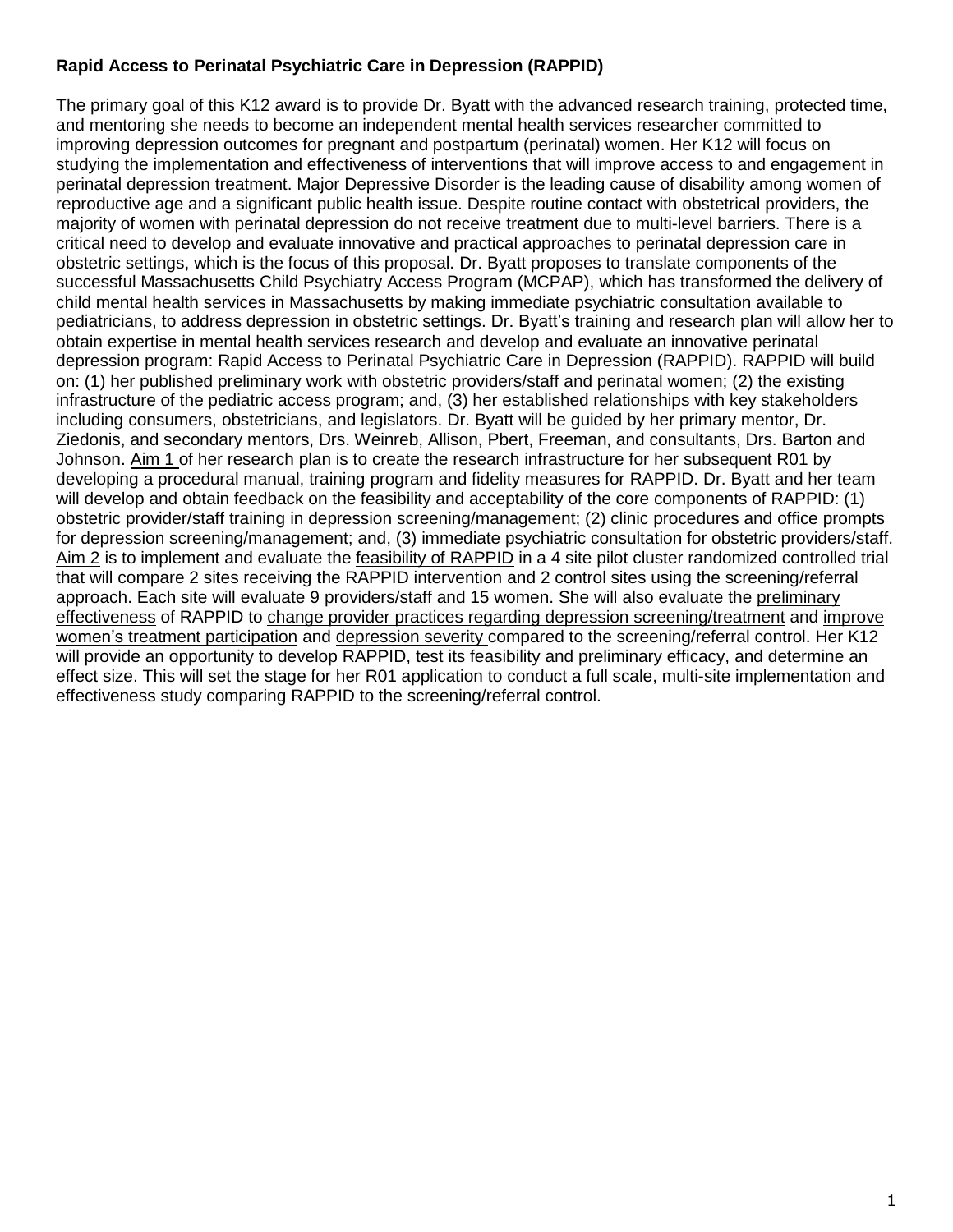### **1. SPECIFIC AIMS**

The primary goal of the research plan for this K12 Award is to develop and evaluate a low-cost and sustainable program that will improve women's access to and participation in perinatal depression treatment and thereby improve depression outcomes. There is a tremendous public health need for this research. Major d[e](#page-16-0)pressive disorder continues to be the leading cause of disability among women of reproductive age<sup>1</sup> and major public health concern. Up to 18.4% of women suffer from depression during pregnancy, and up to 19.2% in the postpartum period.<sup>[2](#page-16-1)</sup> Perinatal depression has deleterious effects on birth outcomes,<sup>[3](#page-16-2)</sup> infant attachment, behavior and development.<sup>[4,](#page-16-3)[5](#page-16-4)</sup> Maternal suicide causes 20% of postpartum deaths in depressed women[.](#page-16-5)<sup>6</sup>

Several states have mandated screening for postpartum depression (PPD) $^{7,8}$  $^{7,8}$  $^{7,8}$  $^{7,8}$  and MA recently passed le[g](#page-16-8)islation recommending screening<sup>[9](#page-16-8)</sup> and created a Special Legislative Commission on PPD.<sup>9</sup> Although 90% of women are amenable to depression screening,<sup>[10](#page-16-9)</sup> it does not improve treatment entry<sup>[7,](#page-16-6)[11](#page-16-10)[,12](#page-16-11)</sup> or outcome.<sup>[11,](#page-16-10)[12](#page-16-11)</sup> Despite the availability of effective evidence-based treatments<sup>[13](#page-16-12)</sup> and frequent contact with obstetric providers,  $\sim$  30% of women who screen positive for depression receive treatment.<sup>[10,](#page-16-9)[14-16](#page-16-13)</sup> In our pilot work, we found that barriers occurring at the patient, provider, and systems-level prevent perinatal women and obstetric providers from addressing depression. While the majority of obstetric providers want to address depression,<sup>[17](#page-16-14)[,18](#page-16-15)</sup> fear of liability, discomfort, and lack of knowledge/resources present barriers. These barriers are magnified by stigma, fear, and discomfort among mothers.<sup>[19](#page-16-16)</sup> There is a critical need to develop and test new approaches that can be broadly disseminated in low resource real-world settings.<sup>[20](#page-16-17)</sup>

We hypothesize that transforming obstetrical practice to include evidenced-based depression treatment will improve women's access to and engagement in depression treatment and thereby improve depression outcomes. We propose to design and test the Rapid Access to Perinatal Psychiatric Care in Depression (RAPPID) program. RAPPID will leverage existing roles and resources to target patient, provider, and system level barriers to perinatal depression treatment. Our review of the literature<sup>[21](#page-16-18)</sup> and preliminary data suggest that RAPPID will improve perinatal depression treatment participation via: (1) provider/staff training for evidencebased guidelines in depression screening, triage/referral, risks and benefits of medications, and discussion of screening results/treatment options; (2) office prompts and clinic procedures for depression screening/management; and, (3) immediate psychiatric guidance via telephone consultation.

Thus far, statewide PPD screening in the U.S. has not improved treatment rates.<sup>[7](#page-16-6)</sup> The MA PPD Commission has expressed interest in our proposal because they see it as a crucial next step toward successful screening and treatment (*see Letter*). RAPPID will draw upon the successful MA Child Psychiatry Access Program<sup>[22](#page-16-19)[,23](#page-16-20)</sup> created at UMass in response to a crisis in which children needing psychiatric care were falling through the cracks in the health care system. RAPPID has potential because: (1) in our clinics and across the nation, women are requesting to get depression care in obstetric settings;<sup>[19](#page-16-16)</sup> and, (2) in our focus groups,<sup>[24](#page-17-0)</sup> obstetric providers/staff were calling for rapid back up from psychiatry, and evidence-based training/guidelines. In addition, if shown to be effective, the PPD commission is poised to disseminate RAPPID.

The research plan will be conducted in two phases. Phase 1 (Aim 1) will develop the RAPPID manual, training program and fidelity measures. Phase 2 (Aim 2 & 3) will conduct a feasibility test of RAPPID via a pilot cluster randomized control trial (RCT) that will compare 2 clinics in which providers/staff (n=18) and women (n=30) participate in RAPPID to another clinic in which providers/staff (n=18) and women (n=30) participate in screening and referral (control).

**Aim 1** (Phase 1) To develop a manual, training program and fidelity measures for RAPPID via iterative feedback from key stakeholders.

**Aim 2** (Phase 2) To determine fidelity (primary outcome) to RAPPID (including obstetric provider/staff participation) and change in knowledge, attitudes, and practices toward depression screening and treatment (secondary outcomes) in the RAPPID compared to screening and referral control group.

**Aim 3** (Phase 2) To compare perinatal women's treatment participation (primary outcome) and depression severity (secondary outcome) in the RAPPID versus screening and referral control group.

This K12 award will provide the advanced training, mentorship, and protected time I need to become a physician-scientist focused on improving the lives of depressed perinatal women. During years 4/5, I will apply for R01 funding to test the efficacy of RAPPID in a large cluster RCT. Prior training in business (MBA) and perinatal psychiatry, the conduct of pilot studies, and my established relationships with stakeholders uniquely prepares me for this career trajectory. Developing RAPPID, with its products, tools and related interventions will have a tremendous impact on the many mothers, families and babies affected by depression.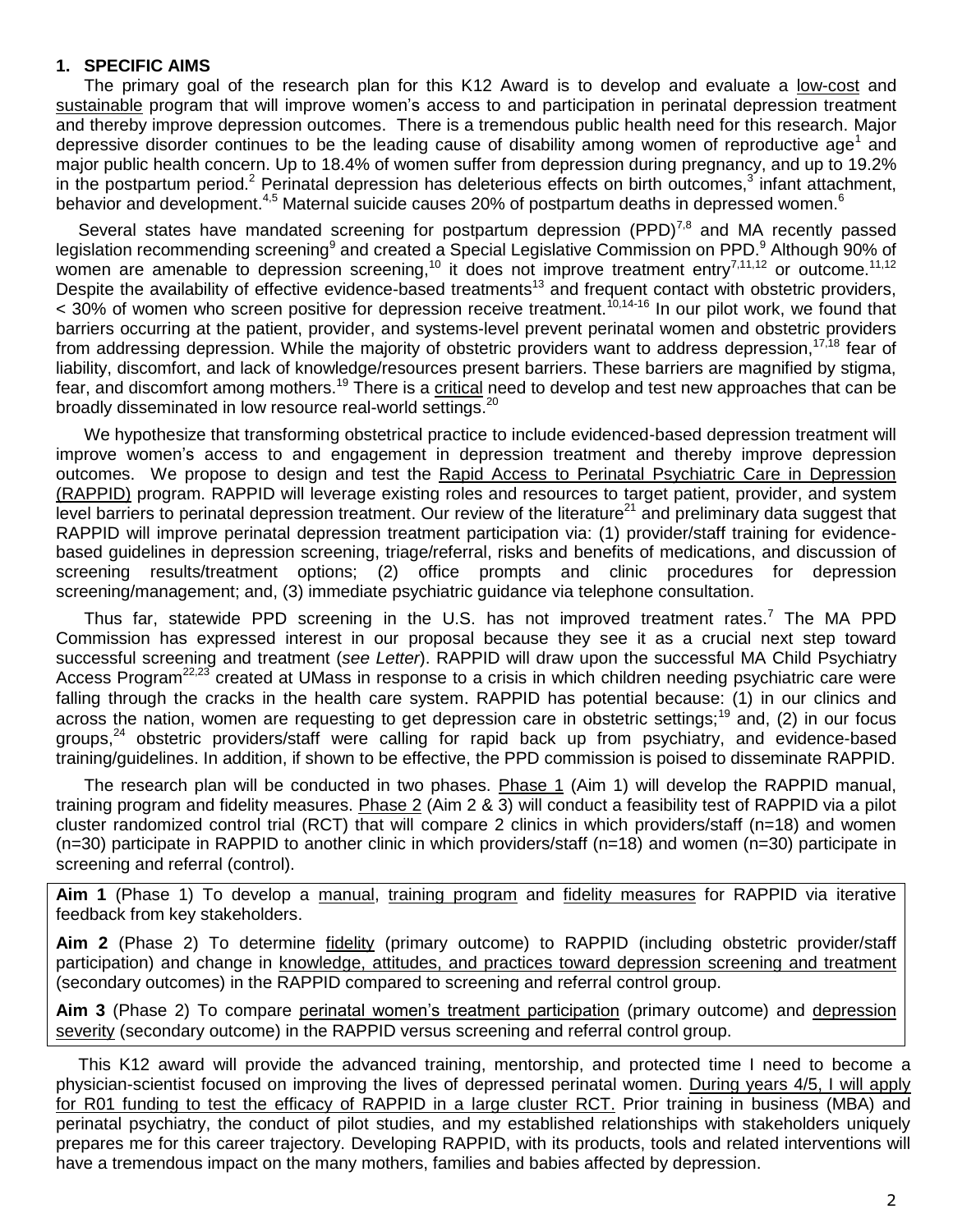#### **2. CANDIDATE'S BACKGROUND**

I am committed to becoming an independent mental health services researcher focused on developing innovative ways to improve the implementation and adoption of evidence-based depression treatment for perinatal women, which in turn can improve birth, infant, and child outcomes. I plan to develop and test a new, low-cost and sustainable program that will address barriers to treatment by integrating depression treatment into standard perinatal care. Although I have been successful in the early stages of my research, I need to: (1) further my research skills through mentorship and training in implementation science, biostatistics, research design, and grant writing as it pertains to mental health services research; and, (2) collect pilot data through the proposed research plan. This K12 award will allow me to obtain the skills and data I need to secure R01 funding before its completion.

Due to my clinical experience and training in psychosomatic medicine and perinatal psychiatry, I am acutely aware of the tremendous need to better integrate psychiatric and medical care. My interest in health care systems and organizational change led me to pursue a business administration degree during medical school, which allowed me to understand systems-level complexities in health care organizations and envision ways to improve health care. During my psychiatry residency at UMass Medical School/UMass Memorial Health Care (UMass), I developed a keen interest in improving the assessment and treatment of depression with comorbid medical disorders. This led me to design and conduct a research project on multiple sclerosis and depression and pursue training in psychosomatic medicine. As a Psychosomatic Medicine Fellow at Brigham and Women's Hospital/Harvard Medical School, with a subspecialty focus and liaison with obstetrics, my career goals further crystallized as I worked with many perinatal women whose untreated depression had lasting effects on them and their children. In 2008, I returned to UMass for my first faculty position as an Assistant Professor. During my first 2 years on faculty, I expanded my clinical expertise in perinatal psychiatry and established relationships with obstetric colleagues, which in turn, led me to develop clinically-based research questions. These experiences solidified my commitment to becoming an independent investigator in order to study ways to improve maternal mental health and birth/infant/child outcomes by integrating depression and obstetric care. I have found my passion and mission: to leverage my training in general and perinatal psychiatry, psychosomatic medicine, and business (MBA) to bring low-cost effective depression interventions to "real-world" perinatal care settings.

Determined to make an impact beyond direct patient care, I have obtained research funding to conduct formative studies, published 11 peer-reviewed articles (8 related to this research area), presented oral and poster presentations nationally, and received awards for my work. In the past year, I have published 4 manuscripts as first author (see Biosketch). I am also preparing or revising 5 other manuscripts for submission, and therefore anticipate having at least 16 manuscripts published by 2014, fourteen of which relate to depression and/or perinatal psychiatry. I have also laid the groundwork in my role as PI on two small institutionally-funded pilot studies that evaluated the perspectives of obstetric providers and postpartum women respectively, regarding what can be done to improve depression treatment in the obstetric setting. These studies informed the proposed research to close depression service gaps in obstetric settings.

I have also sought out and established invaluable mentorship relationships and collaborations and established important support from stakeholders, legislators, and colleagues in the MA Department of Public Health. I have been thrilled that several groups of stakeholders have expressed their commitment to partner with me in testing the effectiveness of our proposed program and disseminating our findings (*see Support Letters*). I have also been in continued communication with UMass psychiatric and obstetric clinical and research leaders, and individual providers (*see Support Letters*) and forged an agreement to develop and evaluate my proposed program at UMass. **The proposed research plan is feasible because I have established relationships with and strong support from key stakeholders, including consumers, obstetric providers/staff and policy makers (***see Letters***).**

My ability to make an impact on perinatal women as an independent clinical researcher would increase exponentially with a K12 Award. I am a physician who has not been formally trained in research. Although my high level of commitment and motivation has allowed me to obtain institutional grant funding, conduct and publish pilot studies, and work productively work with my mentors' research teams, my ability to fulfill my research potential is limited without the in depth training outlined in my training plan. The proposed research plan will be a vehicle to apply my new knowledge and skills. The training component will focus on coursework, seminars, mentorship and training in implementation science, biostatistics, research design, and grant writing. I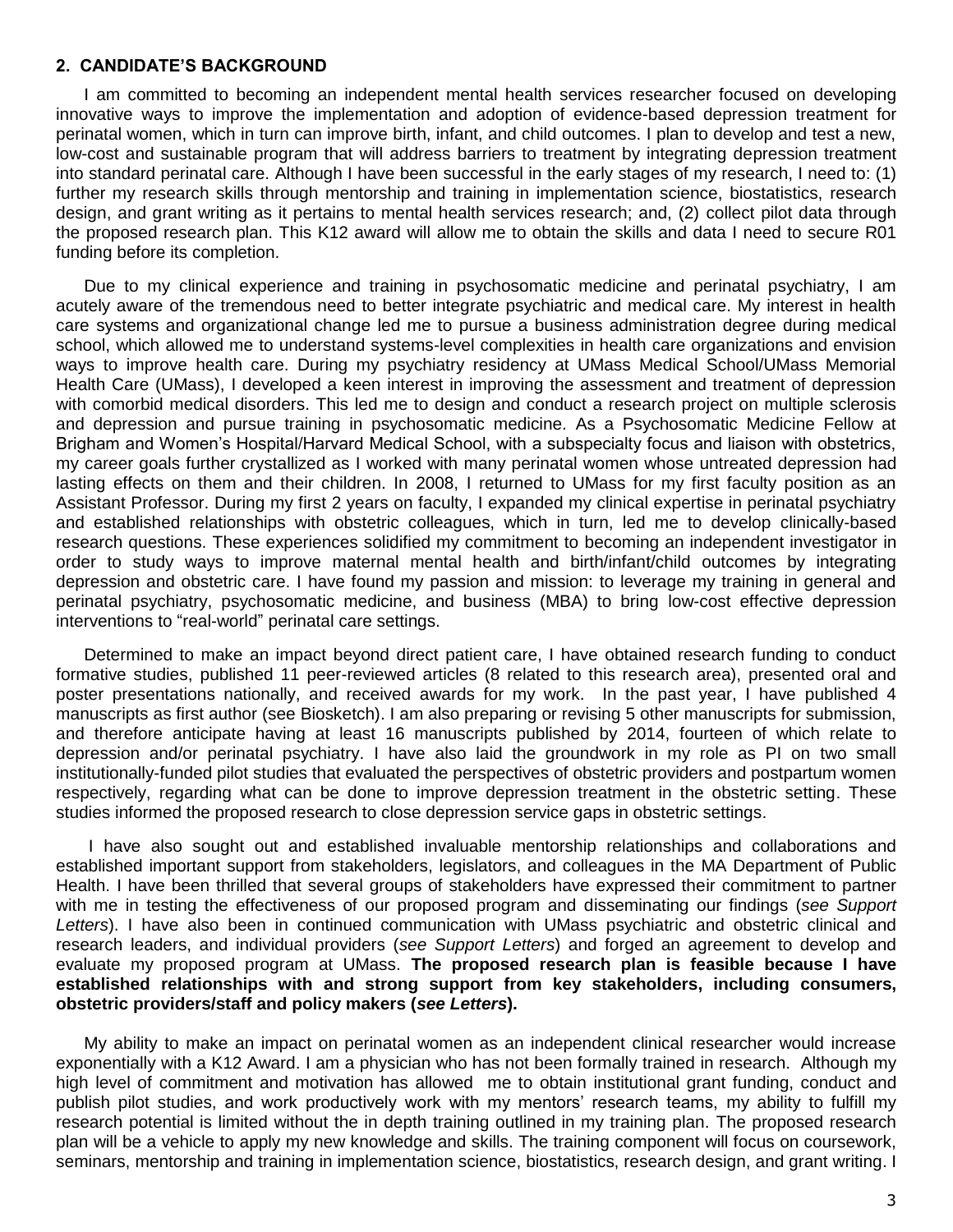will commit 75% of my full-time effort (9 calendar months per year) to the K12 grant, including my health services research program and related career development activities. This award will provide the support, time, and training that is essential for me to build a program of research and pursue my mission of improving depression outcomes for perinatal women by expanding access to evidence-based depression treatment.

# **3. CAREER GOALS AND OBJECTIVES**

Although empirically validated interventions for perinatal depression exist, $25$  there is a dearth of effective mechanisms to implement these interventions in obstetric settings. My ultimate career goal is to be an independent mental health services researcher focused on using implementation science methods to increase the uptake of evidence-based interventions for perinatal depression. I need mentorship and training to achieve this goal. Designing and testing a new program, the Rapid Access to Perinatal Psychiatric Care in Depression (RAPPID) will be a vehicle to apply the knowledge/skills I gain during coursework, seminars, and mentorship.

# 3.1 **Primary Training Goal 1:** Obtain focused training in study design, biostatistics, and grant writing.

- I will enhance my knowledge in unique study designs used for effective evaluation in implementation science and effectiveness research. For example, I will develop expertise in cluster randomized controlled trials (RCTs) and stepped wedge design which are commonly used in mental health / health services research to test interventions that occur at the group level (providers or clinics) and observe changes on individuals within the group (patients).
- $\geq$  I will expand my knowledge and skills in biostatistics and epidemiology.
- $\geq$  I will combine advanced grant writing courses with hands-on grant writing guided by mentors.

### 3.2 **Primary Training Goal 2:** To obtain a firm conceptual foundation and knowledge base in implementation science and effectiveness research.

- $\geq$  I will develop expertise in the frameworks, models and theories that quide approaches to implementing evidence-based programs and practices within organizational systems.
- $\geq$  I will expand my knowledge of the common building blocks of implementation programs including effective components (e.g. training), implementation materials (educational resources, toolkits), techniques for promoting and sustaining behavior and practice change.
- $\geq$  I will expand my knowledge and skills in the use of health informatics for implementation science/mental health services research to learn the role that such applications can play, and the unique issues associated with their implementation and analysis.

# 3.3 **Primary Training Goal 3**: Develop and apply skills in mental health services research.

- $\geq$  I will develop my expertise in the qualitative and quantitative formative methods that are used during formative health services research including observation, key informant interviews, focus groups, survey methods, and document/artifact analysis.
- $\triangleright$  I will develop expertise in mixed methods evaluation.
- $\geq$  I will apply knowledge from advanced courses and seminars as I conduct Phase I and 2 of my program of research with mentorship guidance.

# **4. CAREER DEVELOPMENT / TRAINING ACTVITIES DURING AWARD PERIOD**

# **4.1 TRAINING**

#### **Table 4.1 Proposed Time Commitment**

| <b>Activities</b>                | Year 1 | Year <sub>2</sub> | Year <sub>3</sub> | Year 4 | Year <sub>5</sub> |
|----------------------------------|--------|-------------------|-------------------|--------|-------------------|
| Coursework/Training              | 30%    | 25%               | 10%               | 5%     | 5%                |
| <b>Consultation with Mentors</b> | 10%    | 10%               | 5%                | 5%     | 5%                |
| <b>Research Projects</b>         | 30%    | 35%               | 50%               | 45%    | 35%               |
| Manuscript/Grant Writing         | 5%     | 5%                | 10%               | 20%    | 30%               |
| Teaching and Clinical Activities | 25%    | 25%               | 25%               | 25%    | 25%               |

I need to extend my research capabilities via in-depth training. In order to maximize the benefit of the K12 award, I have chosen classes and training activities that are highly related my training and career goals, rather than obtaining a Master's in Clinical Investigation. Table 4.1 outlines my proposed time commitment to training activities. Tables 4.2 and 4.3 provide details on the specific coursework and mentoring activities I will complete to adhere to my primary and secondary training goals respectively.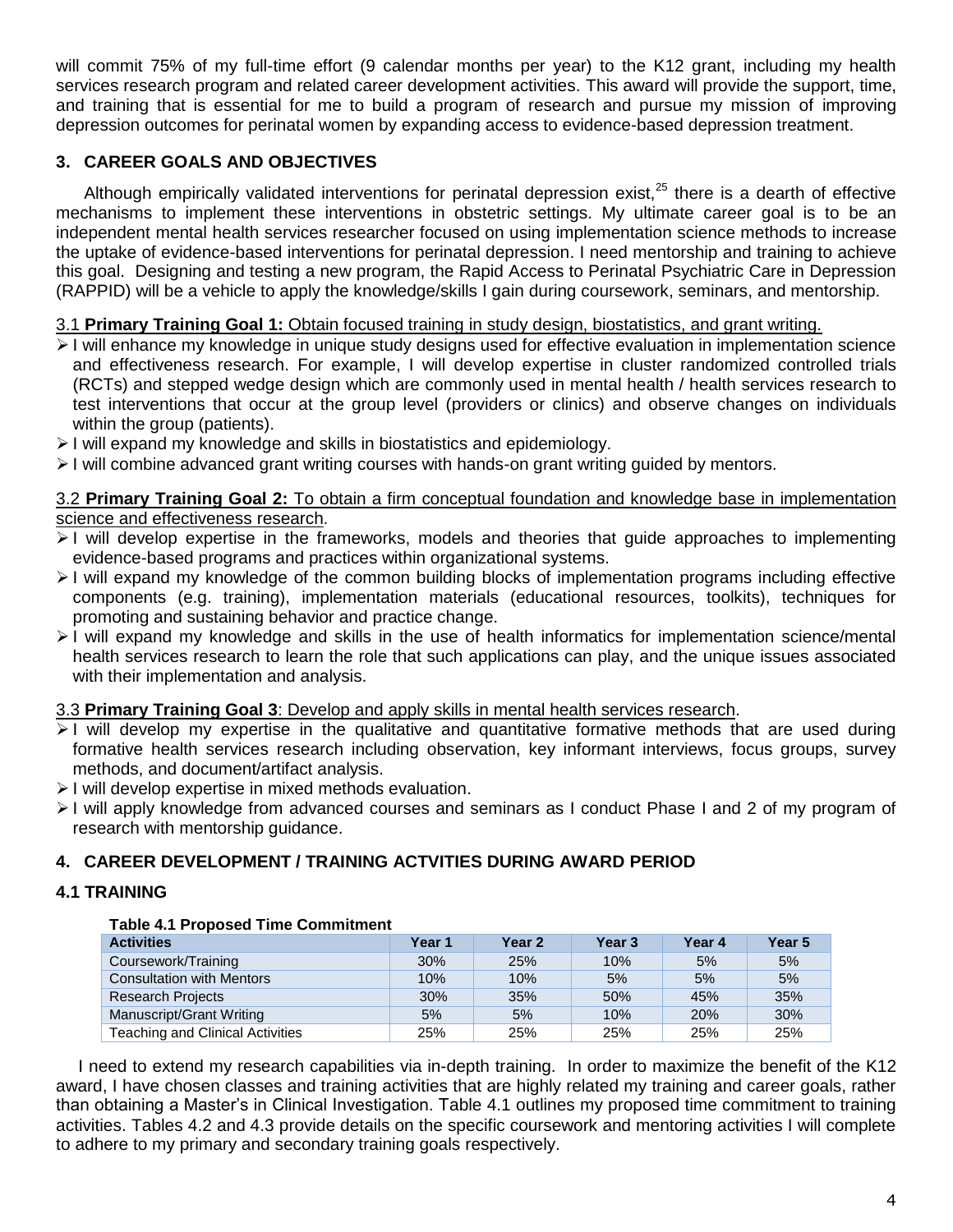#### **Table 4.2 Primary Training Goals and Activities**

| apic +.2   Innary Training Obais and Abuvius<br><b>Training goal and activity</b>                                                                                                                                                                                                                                                                                                                 |              | K12 Year       |            |            |                               |
|---------------------------------------------------------------------------------------------------------------------------------------------------------------------------------------------------------------------------------------------------------------------------------------------------------------------------------------------------------------------------------------------------|--------------|----------------|------------|------------|-------------------------------|
| Goal 1: Obtain focused training in study design, biostatistics, and grant writing (& goal 2/3)                                                                                                                                                                                                                                                                                                    |              |                |            |            |                               |
| Implementation and Evaluation of RAPPID (Phase 2)                                                                                                                                                                                                                                                                                                                                                 |              |                |            |            |                               |
| Introduction to Clinical Epidemiology* (CTS605A, 3 credits)                                                                                                                                                                                                                                                                                                                                       | $\sqrt{}$    |                |            |            |                               |
| Introduction to Biostatistics in Clinical Research* (CTS6112A, 3 credits)                                                                                                                                                                                                                                                                                                                         | $\sqrt{}$    |                |            |            |                               |
| Mixed Models and Analysis of Longitudinal Data (BioEpi 740, 3 credits)                                                                                                                                                                                                                                                                                                                            | $\sqrt{}$    |                |            |            |                               |
| Design of Observational Studies and Clinical Trials* (CTS609, 3 credits)                                                                                                                                                                                                                                                                                                                          |              | $\sqrt{}$      |            |            |                               |
| Applied Biostatistics* (CTS612B, 3 credits)                                                                                                                                                                                                                                                                                                                                                       |              | $\sqrt{}$      |            |            |                               |
| Grant Writing* (CTS606, 3 credits)                                                                                                                                                                                                                                                                                                                                                                |              | $\sqrt{}$      |            |            |                               |
| Career Development Institute for Psychiatry: already selected for this competitive 2-yr research training program                                                                                                                                                                                                                                                                                 | $\sqrt{}$    | $\sqrt{}$      |            |            |                               |
| Independent study in cluster RCTs: Monthly meeting with Dr. Allison to review: Murray D, Design and Analysis of                                                                                                                                                                                                                                                                                   | $\sqrt{2}$   | $\sqrt{ }$     |            | V          |                               |
| Group-Randomized Trials, Oxford: Oxford University Press, 1998                                                                                                                                                                                                                                                                                                                                    |              |                |            |            |                               |
| Mentorship: guidance from mentors during hands-on practice with ongoing research will reinforce and expand                                                                                                                                                                                                                                                                                        | $\sqrt{ }$   |                |            |            |                               |
| skills learned in formal courses (Ziedonis, Pbert, Allison, Weinreb, Freeman, Barton, Johnson)                                                                                                                                                                                                                                                                                                    |              |                |            |            |                               |
| Goal 2: To obtain a firm foundation and knowledge base in implementation science (& goals 1/3)                                                                                                                                                                                                                                                                                                    | $\mathbf{1}$ | $\overline{2}$ | 3          | 4          | $\overline{\mathbf{5}}$       |
| Innovative strategies for implementing evidence-based practices and new developments in implementation                                                                                                                                                                                                                                                                                            | $\sqrt{}$    |                |            |            |                               |
| theory hosted by VA Quality Enhancement Research Initiative (QUERI) Enhancing Implementation Science (EIS)                                                                                                                                                                                                                                                                                        |              |                |            |            |                               |
| Annual training meeting of VA QUERI Enhancing Implementation Science (EIS) VA                                                                                                                                                                                                                                                                                                                     | $\sqrt{}$    | $\sqrt{}$      |            |            |                               |
| Independent Study: Monthly Meeting with Drs. Allison and Pbert to review Brownson R et al (eds), Dissemination<br>& Implementation Research in Health: Translating Science to Practice, Oxford Univ. Press, NY, NY                                                                                                                                                                                | $\sqrt{}$    |                |            |            |                               |
| Mentorship: guidance during ongoing K12 real-world study (Ziedonis, Pbert, Allison, Weinreb). Will include                                                                                                                                                                                                                                                                                        |              |                |            |            |                               |
| further learning of the Getting to Outcomes implementation platform and other organizational change models                                                                                                                                                                                                                                                                                        | $\sqrt{}$    |                | V          | $\sqrt{}$  | $\sqrt{ }$                    |
| Attend Annual NIH Conference on the Science of Dissemination and Implementation                                                                                                                                                                                                                                                                                                                   |              | $\sqrt{}$      |            | $\sqrt{ }$ |                               |
| Apply for the Implementation Research Institute (IRI) training hosted by the Center for Mental Health Services                                                                                                                                                                                                                                                                                    |              |                |            |            |                               |
| Research at Washington Univ. in Missouri. 8 fellows/year are appointed and receive mentoring and collaboration.                                                                                                                                                                                                                                                                                   | $\sqrt{ }$   | $\sqrt{ }$     |            |            |                               |
| Alternatively, I will apply to attend the NIH Dissemination and Implementation Research conference                                                                                                                                                                                                                                                                                                |              |                |            |            |                               |
| Goal 3: Develop and apply skills in mental health services research (& goals 1/2)                                                                                                                                                                                                                                                                                                                 |              |                |            |            |                               |
| Understand research infrastructure development: RAPPID Intervention (Phase 1) and Implementation and                                                                                                                                                                                                                                                                                              | $\sqrt{}$    | $\sqrt{ }$     |            |            |                               |
| Evaluation (Phase 2)                                                                                                                                                                                                                                                                                                                                                                              |              |                |            |            |                               |
| Center for Mental Health Services Research Group weekly meetings at UMass                                                                                                                                                                                                                                                                                                                         | $\sqrt{}$    |                | $\sqrt{ }$ |            | $\sqrt{ \sqrt{25} \sqrt{25}}$ |
| Implementation Science Academic Research Group monthly meetings at UMass                                                                                                                                                                                                                                                                                                                          | $\sqrt{}$    |                |            | $\sqrt{}$  | $\overline{\sqrt{2}}$         |
| Reproductive Psychiatry Academic Research Group monthly meetings (co-chair: Byatt) at UMass                                                                                                                                                                                                                                                                                                       | $\sqrt{}$    | $\sqrt{}$      | $\sqrt{ }$ | $\sqrt{ }$ | $\sqrt{}$                     |
| Independent study in organizational change: Monthly meeting with Dr. Ziedonis to review: Beitler M, Strategic                                                                                                                                                                                                                                                                                     | $\sqrt{}$    | $\sqrt{}$      |            |            |                               |
| Organizational Change, Greensboro, NC: Practitioner Press Intl., 2006                                                                                                                                                                                                                                                                                                                             |              |                |            |            |                               |
| Community and Stakeholder Advisory Board: Biannual meetings<br>$\mathbf{A}$ $\mathbf{A}$ $\mathbf{A}$ $\mathbf{A}$ $\mathbf{A}$ $\mathbf{A}$ $\mathbf{A}$ $\mathbf{A}$ $\mathbf{A}$ $\mathbf{A}$ $\mathbf{A}$ $\mathbf{A}$ $\mathbf{A}$ $\mathbf{A}$ $\mathbf{A}$ $\mathbf{A}$ $\mathbf{A}$ $\mathbf{A}$ $\mathbf{A}$ $\mathbf{A}$ $\mathbf{A}$ $\mathbf{A}$ $\mathbf{A}$ $\mathbf{A}$ $\mathbf{$ | $\sqrt{}$    | $\sqrt{}$      | $\sqrt{ }$ | $\sqrt{ }$ | $\sqrt{ }$                    |

\*Offered via Masters of Science in Clinical Investigation (MSCI)/UMMS Graduate School of Biomedical Sciences (GSBS) \*\*Offered via Biostatistics and Epidemiology Program at UMass, Amherst

#### **Table 4.3 Secondary Training Goals and Activities**

| Goal                                                                         | <b>Training activity</b>                                                                                                                                                                                                                                                                                                                                                                                |
|------------------------------------------------------------------------------|---------------------------------------------------------------------------------------------------------------------------------------------------------------------------------------------------------------------------------------------------------------------------------------------------------------------------------------------------------------------------------------------------------|
| Improve manuscript writing skills                                            | I will work with my mentorship team to refine my manuscript writing skills. Yrs 1-2: publish 1 review                                                                                                                                                                                                                                                                                                   |
| via 5 publications per year                                                  | paper. Yrs 1-5: publish data from ongoing/completed studies (PI: Byatt) and 2 data papers in                                                                                                                                                                                                                                                                                                            |
|                                                                              | collaboration with mentors/colleagues. Yrs 3-5: publish 1-2 RAPPID data papers.                                                                                                                                                                                                                                                                                                                         |
| Improve presentation skills via<br>presentations at 2-3 meetings<br>per year | As I prepare presentations, my mentors will guide me and provide feedback on performance. Yrs 1-<br>5: platform and poster presentation at the Acad. of Psychosomatic Medicine. Yrs 1, 3 and 5: poster<br>presentation at The Marcé Society for Perinatal Mental Health and National Assoc. of Psychosocial<br>Ob/Gyn. Yrs 2 & 4: poster and platform presentation at Postpartum Support International. |
| Establish/maintain collaborations                                            | Collaborate with other investigators in submitting grants, papers, and abstracts.                                                                                                                                                                                                                                                                                                                       |
| Improve mentoring skills                                                     | UMMS course, "Entering Mentoring", adapted from a research mentor training seminar series<br>developed by the Wisconsin Program for Scientific Teaching. <sup>26</sup>                                                                                                                                                                                                                                  |
| Improve grant writing skills and<br>prepare R01 proposal                     | Attend monthly UMMS R01 writing group. In year 4/5, prepare R01 for large multi-site cluster RCT<br>to test the efficacy of RAPPID.                                                                                                                                                                                                                                                                     |
| Non-K12 activities (25% effort)                                              | Continue teaching and clinical work in perinatal psychiatry.                                                                                                                                                                                                                                                                                                                                            |

# **4.2 MENTORING**

The mentors below each offer a specific area of expertise within mental health services/implementation science including organizational change, integrated care, women's behavioral health, intervention design/implementation, clinical trial design, and statistics. The Community and Stakeholder Advisory Board will provide key input to ensure that RAPPID is sustainable and tailored to meet the needs of consumers. Various organizational systems and stakeholders involved in perinatal depression. I will have extensive contact and access to my mentoring team. I will meet with Drs. Ziedonis, Allison, Weinreb, Pbert, Freeman (by phone)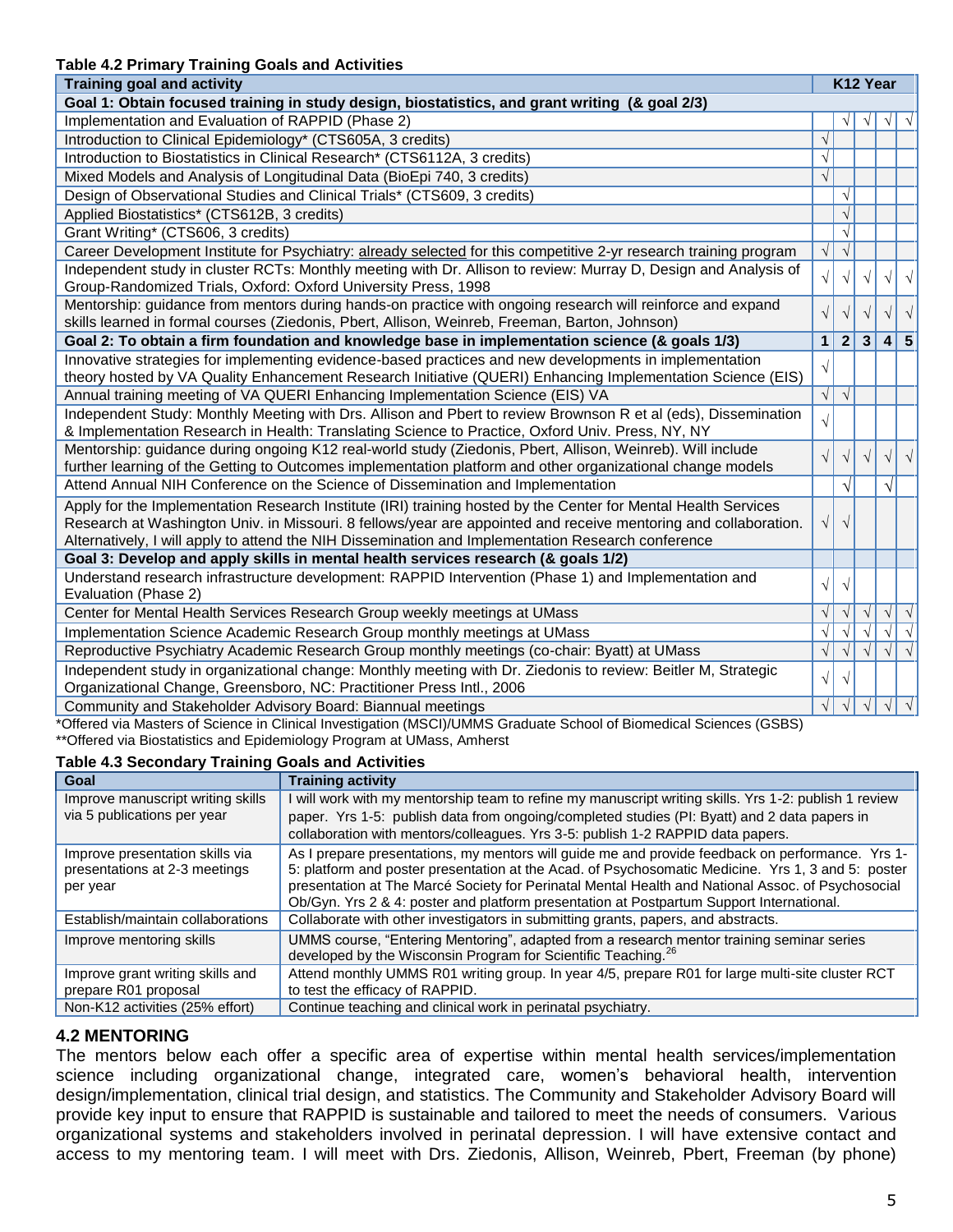during a monthly group mentoring meeting. In addition, I will meet: 1) with Dr. Ziedonis 3 times a month; 2) with Drs. Allison, Weinreb, and Pbert monthly; 3) with Dr. Freeman monthly (phone) and quarterly in person; 5) with consultants Drs. Johnson and Barton every 3-6 months; and, 6) with Community and Stakeholder Advisory Board every 6 months. We will also have RAPPID Development Research Group meetings every 3 months. My mentoring team will meet quarterly via phone or in person to review my progress, outline future changes, and identify training and research needs and other opportunities. Progress on any identified "action items" will be reviewed at the next meeting. Progress will be tracked using the timetables in Tables 4.2, 4.3, and 11.7, evaluation forms, and annual faculty review.

**Primary Mentor: Douglas Ziedonis, MD, MPH (Mental Health Services Research and Organizational Change):** Dr. Ziedonis is a Professor with tenure and Chair of the UMass Psychiatry Department. He has extensive mentoring experience, including being the primary mentor for 5 NIH K23 awardees who are successful academics. His mental health services/implementation science research includes developing, implementing, and evaluating innovative programs/system changes and other organizational change platforms, including efficacy and effectiveness studies of psychosocial treatment interventions. **Role:** He will provide overall academic/research mentoring guidance, assurance of institutional support, and review future grant proposals and manuscripts. **Working relationship:** Primary mentor on 2 funded grants (see 5A Prelim. Data) and co-author on 3 published articles and 2 manuscripts that are in preparation.

# **Health Behavior Change, Health Care Integration and Intervention Design/Implementation Team:**

**Secondary Mentor - Linda Weinreb, MD (Women's Mental Health and Integrated Care):** Dr. Weinreb is a Professor and Vice-Chair of the Department of Family Medicine and Community Health at UMMS. She has a broad background in health services research focused on integrating mental health care for women and mothers into primary care settings. **Role:** She will provide guidance on how to successfully conduct our proposed study that integrates depression care into obstetric settings and troubleshoot issues specific to integrated care research that may arise. **Working relationship:** She has been a mentor on several of my grant applications and formative studies (see 5A Prelim. Data) and is co-author on 2 manuscripts.

**Secondary Mentor - Lori Pbert, PhD (Intervention Design/Implementation and Health Behavior Change):**  Dr. Pbert is a Professor and Associate Chief of the Division of Preventive and Behavioral Medicine, Dept. of Medicine at UMMS. She is a Clinical Psychologist with expertise in the design, implementation, and evaluation of clinic-based interventions for health behavior change in primary care settings. **Role:** She will provide guidance/direction in the design and implementation of RAPPID and review future grant proposals and manuscripts. **Working relationship:** We meet regularly and she is co-author on a manuscript in preparation.

# **Clinical Trial Design and Statistics Team:**

**Secondary Mentor - Jeroan Allison, MD, MS (Implementation Science and Methods):** Dr. Allison is a Professor and Vice-Chair of the UMMS Department of Quantitative Health Sciences. His health services research spans the areas of implementation research, health informatics, and health disparities. **Role:** He will provide oversight on implementation science and methodology training, with a focus on pilot studies and cluster RCTs and will review methodology for future grant proposals and manuscripts. **Working relationship:**  He mentored 2 funded grant applications (see 5A Prelim. data) and is co-author on 2 manuscripts.

**Consultant - Bruce Barton, PhD (Statistics):** Dr. Barton is a UMMS Research Professor in Quantitative Health Sciences, Dir. of the Quantitative Methods Core, and expert in clinical trials statistics, especially mixed effects models. **Role**: He will provide tutoring in statistics for clinical trials and guidance in analyzing Phase 2 data and developing my R01 proposal. **Working relationship:** He provides statistical guidance in grant writing.

# **Perinatal Depression and Obstetric and Gynecology Team:**

**Secondary Mentor - Marlene P. Freeman, MD (Perinatal Depression):** Dr. Freeman is an Assoc. Professor, Harvard Medical School, and Dir. of Clinical Services of the Perinatal and Reproductive Psychiatry Program at MA General Hospital. Her research focuses on perinatal mood disorders and the development of efficacious and accessible interventions. **Role:** She will guide the development of RAPPID components, review grant proposals and manuscripts, and help me network with national/international perinatal depression experts. **Working relationship:** She has guided me in writing this proposal and we are co-authors on 2 manuscripts.

**Consultant - Julia Johnson, MD (Obstetrics and Gynecology):** Dr. Johnson is a Professor and Chair of the UMMS Department of Ob/Gyn. Her expertise in organizational change and clinical system management are critical to my developing and evaluating integrated services for perinatal depression. **Role**: She will provide guidance, direction, and leadership as I develop and test RAPPID and apply for future grants. **Working relationship:** We have laid the groundwork for this research plan and are co-authors on a manuscript.

**Community and Stakeholder Advisory Board:** We have formed an advisory board of providers and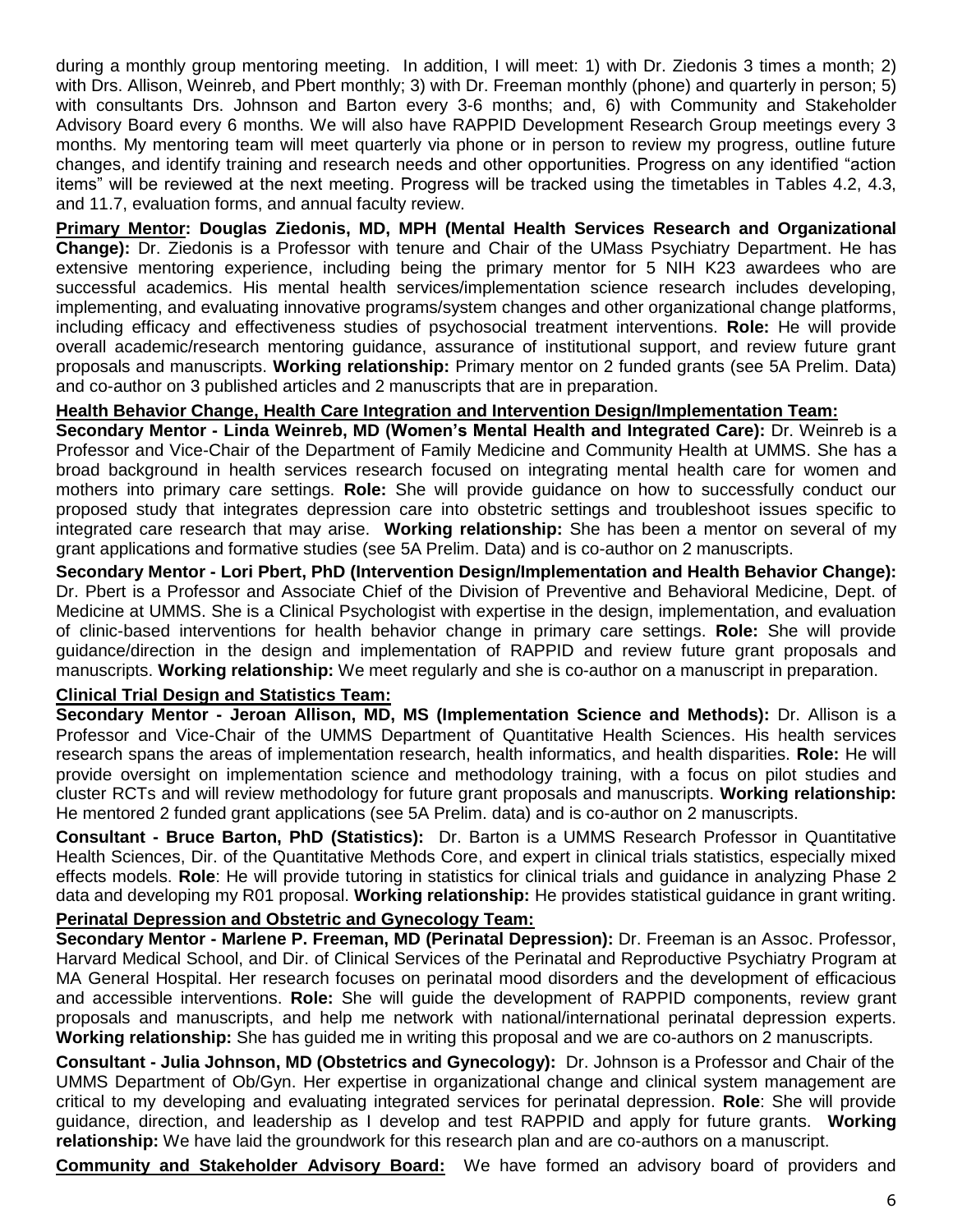consumers who have and will continue to provide input on acceptability, feasibility, and perceived barriers and facilitators to implementing RAPPID. The board will provide real-life input and guidance on: (1) acceptability of RAPPID versus control by providers and consumers; (2) translating the pediatric access program to obstetric settings; (3) tailoring RAPPID to be sustainable and transportable to other settings; (4) managing issues that arise during implementation; and, (5) help in interpreting study findings and implications. Several individuals have graciously agreed to be on the board and committed to bimonthly meetings in years 1-5. The board will include a consumer who experienced PPD (Liz Friedman), a family member of a consumer who experienced PPD (to be identified) a PPD Commissioner (Janice Goodman, PhD), and an expert in psychiatric telephone consultation to primary care providers, and the statewide medical director for the Massachusetts Child Psychiatry Access Program (Barry Sarvet, MD).

### **5. RESEARCH STRATEGY**

#### **A. SIGNIFICANCE**

**Perinatal depression (Major Depressive Disorder occurring during pregnancy or within one year of delivery) is a widespread problem, which in turn, may complicate birth[,](#page-16-2)** 3 **infant,**[27](#page-17-3) **and child**  outcomes.<sup>[4,](#page-16-3)[5,](#page-16-4)[28](#page-17-4)</sup> While 1 i[n](#page-16-1) 8 women<sup>2</sup> and as many as 36% of ethnically diverse women suffer from perinatal depression,[29](#page-17-5) the vast majority go untreated.[10,](#page-16-9)[14-16](#page-16-13) Depression in pregnancy has deleterious effects on pregnancy and birth outcomes;<sup>[3](#page-16-2)</sup> it has been associated with preeclampsia, preterm birth, low birth weight,<sup>[3,](#page-16-2)[30](#page-17-6)</sup> elective termination of the pregnancy,<sup>[31](#page-17-7)</sup> alcohol / tobacco abuse,<sup>[32](#page-17-8)</sup> and postpartum depression (PPD).<sup>[33](#page-17-9)</sup> PPD is associated with attachment insecurity,  $28$  difficult infant/childhood temperament,  $28,34$  $28,34$  and long-term consequences in children, including developmental delay, impaired language development<sup>[4,](#page-16-3)[5](#page-16-4)</sup> and depressive, anxiety or disruptive disorders.<sup>[35](#page-17-11)</sup> We aim to mitigate this negative impact by bringing effective treatment for depression to women in obstetric settings.

**Perinatal depression is increasingly being recognized as a major public health issue and there is a growing sense of urgency to identify approaches to better manage it.** In spite of the profound negative effects on mother and child, which are mitigated by effective treatment,<sup>[13](#page-16-12)</sup> including psychopharmacology and psychotherapy,[25](#page-17-1) perinatal depression remains under-diagnosed and under-treated.[10,](#page-16-9)[14,](#page-16-13)[15](#page-16-21)[,36](#page-17-12) Recognizing this gap, several states have mandated screening for  $PPD^{7,8}$  $PPD^{7,8}$  $PPD^{7,8}$  $PPD^{7,8}$  and in 2010 the MA state legislature recommended screenin[g](#page-16-8)<sup>9</sup> and created a Special Legislative Commission on PPD to consider current PPD research and recommend policies to promote screening and treatment.<sup>[9](#page-16-8)</sup> The American College of Obstetricians and Gynecologists<sup>[37,](#page-17-13)[38](#page-17-14)</sup> and others<sup>[39-43](#page-17-15)</sup> also advocate that obstetricians screen for depression every trimester. However, most efforts to intervene have only focused on PPD, which does not address depression that begins in pregnancy. We will build a program that addresses depression throughout the perinatal period.

Despite high acceptance of depression screening by perinatal women, many are not amenable to contact with a mental health provider.<sup>[10,](#page-16-9)[14](#page-16-13)[,15,](#page-16-21)[16](#page-16-22)</sup> Less than 30% of women who screen positive for depression attend an initial or subsequent mental health visit<sup>[10,](#page-16-9)[14,](#page-16-13)[15,](#page-16-21)[16](#page-16-22)</sup> and as few as 0-6%<sup>14,16</sup> adhere to a full treatment course. This lack of adherence may be due to unengaged providers and staff<sup>[44](#page-17-16)</sup> and limited resources to ensure depression evaluation, treatment, and follow-up.<sup>[24,](#page-17-0)[40](#page-17-17)</sup> The MA PPD Commission, for example, has not mandated screening because screening does not work without a program in place to secure adequate assessment, treatment, and follow-up.[7](#page-16-6) Consequently, MA State Rep. Ellen Story (PPD Commission Chair) and individual PPD Commissioners including legislators, colleagues in the Department of Public Health, and obstetric and psychiatric physician leaders have expressed a keen interest in our proposal. Key stakeholders (see *Support Letter)* indicate that if RAPPID is shown to be successful, they are committed to implementing it statewide, as done with the Massachusetts (MA) Child Psychiatry Access Program (MCPAP). Our established link with these stakeholders enhances the potential for widespread dissemination and implementation.

**Screening for perinatal depression does not translate into treatment participation because women and obstetric providers experience multi-level barriers**. Perinatal women and their obstetric providers find screening a futile exercise when done in the absence of trained providers with access to mental health resources/referrals (See Prelim. Data). In our recent literature review<sup>[21](#page-16-18)</sup> we identify patient, provider, and systems-level barriers and facilitators to the treatment of perinatal depression and review clinical, program, and systems-level interventions. Identified provider and systems-level barriers included: (1) lack of obstetric provider training in technical aspects of depression care<sup>[38-40](file://Ummhcnas01.umassmemorial.org/cifs.homedir/My%20Documents/K%20Award/K23%20Full%20proposal/l%20)</sup> and communication skills in this context;<sup>[41](file://Ummhcnas01.umassmemorial.org/cifs.homedir/My%20Documents/K%20Award/K23%20Full%20proposal/l%20)</sup> (2) absence of standardized processes and procedures for depression care;[45](#page-17-18)[,46](#page-17-19) (3) lack of mental health providers willing to treat pregnant women;<sup>[46](#page-17-19)</sup> (4) lack of referral networks;<sup>[45-49](#page-17-18)</sup> and, (5) inadequate capacity for follow up and care coordination.<sup>[45-49](#page-17-18)</sup> These barriers are exacerbated by patient-level barriers. Perinatal women report they are afraid to disclose mental health concerns due to fears of stigma, losing parental rights, and being judged as an unfit mother.<sup>[19,](#page-16-16)[50-68](#page-18-0)</sup> Many women perceive obstetric providers and staff as unsupportive,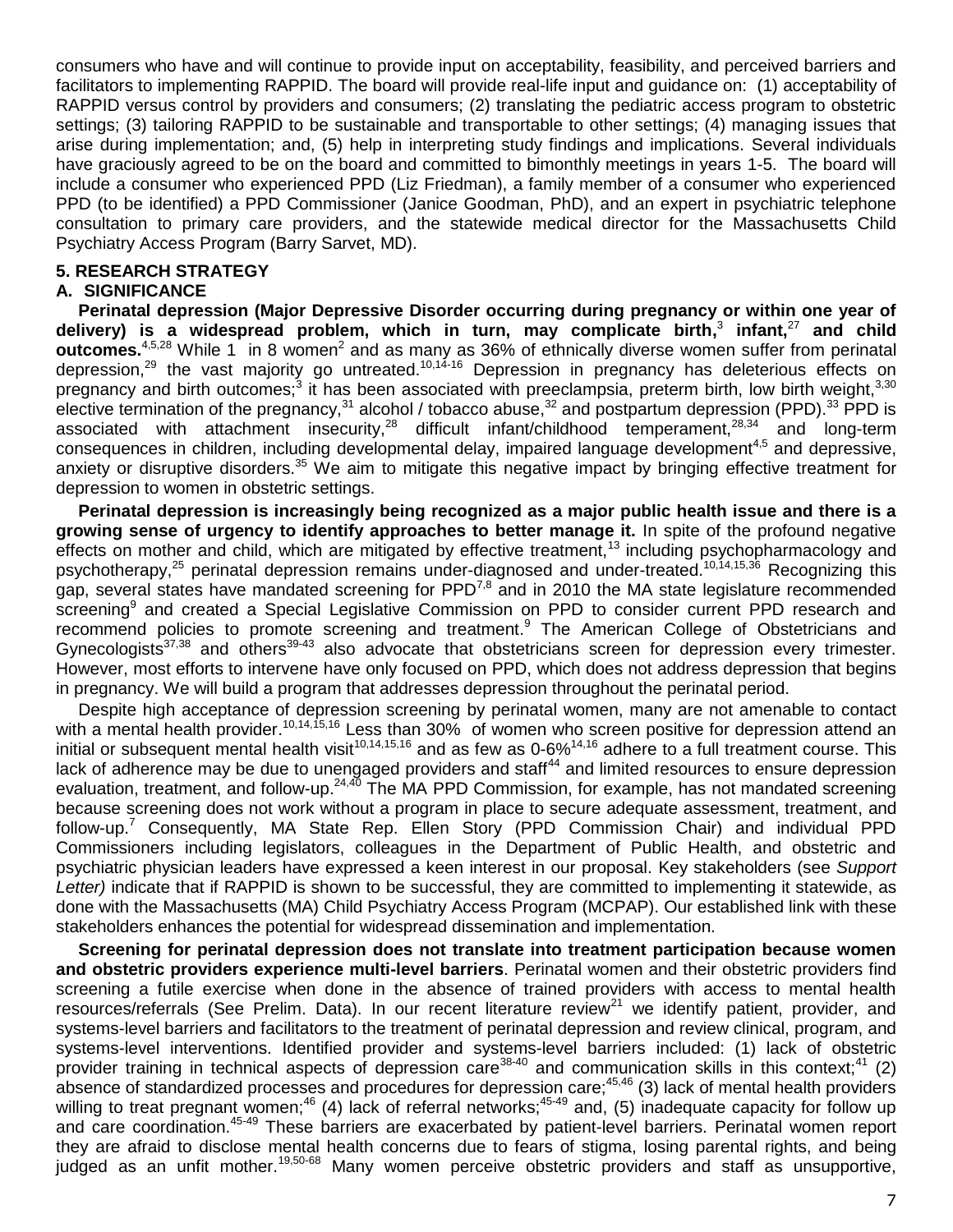unavailable,<sup>[19,](#page-16-16)[53](#page-18-1)[,55,](#page-18-2)[62,](#page-18-3)[63,](#page-18-4)[66](#page-18-5)[,69-71](#page-18-6)</sup> and inadequately trained in depression assessment and treatment.<sup>[69,](#page-18-6)[70](#page-18-7)</sup> RAPPID will overcome these barriers via provider training in depression screening/management, standardized  $^{72}$  $^{72}$  $^{72}$ processes and procedures for screening/management, informal mental health consultation, and a centralized telephonic mental health care coordination/consultation service. RAPPID components have been thoughtfully proposed based on data suggesting that perinatal depression screening is feasible<sup>[73,](#page-18-9)[74](#page-19-0)</sup> and increases detection and treatment rates<sup>[75-77](#page-19-1)</sup> when coupled with systematic changes to ensure women receive appropriate care.<sup>[73-77](#page-18-9)</sup> RAPPID could optimize perinatal depression treatment through patient, provider, and system-level changes.

**Successful integrated care models need to be translated to obstetric settings.** It is well-established that integrated care models, such as collaborative care and medical homes, effectively integrate depression and primary care and improve clinical outcomes.<sup>[72](#page-18-8)</sup> However, there is an unmet need because these models have not been fully adapted to obstetric settings. Health care reform presents an unprecedented opportunity to leverage the success of integrated care models to enhance patients' access to services, improve the quality of care and lower overall health-care costs. Perinatal depression represents a missed opportunity because depression is only just beginning to be addressed in obstetric settings. We hypothesize that integrated care models can be adapted to obstetric settings to enhance women's access to services and improve quality care and depression outcomes. Our proposed approach, RAPPID, will build on the established success of integrated care models by using existing roles and resources to support obstetric providers/staff in helping women access and engage perinatal women in depression treatment.

**Preliminary data: Our proposed research plan is designed to overcome the barriers and leverage the facilitators we identified in our preliminary studies.** The lack of timely diagnosis and treatment for perinatal depression is a major concern for perinatal women and their obstetric providers. The Departments of Psychiatry and Ob/Gyn at UMass have deemed it a priority to develop an integrated approach to perinatal depression. As demonstrated by the enthusiastic support letters, we have forged an agreement with the Department of Ob/Gyn to develop, implement, and test our proposed RAPPID program at UMass. To inform this proposal, we conducted 3 formative research studies with obstetric providers and staff (PI: Byatt), postpartum (PI: Byatt) and pregnant women (Co-I Byatt) respectively.

To better understand how women's interactions with health care providers contribute to untreated perinatal depression, we conducted **study 1** (Co-I: Byatt). We screened women for depression (n=110) and conducted semi-structured interviews with women that reported significant depression symptoms (n=46). We found that 35.3% of women that either sought (n=8) or were receiving depression care (n=17) at the point they learned of their pregnancy were not in mental health treatment at the time of screening. Women perceived a multitude of barriers to depression treatment including providers declining to treat them during pregnancy and providers' not understanding women's needs and/or the available treatment options. This data suggests that transforming obstetrical practice to include perinatal depression will help women access treatment.

To investigate barriers and facilitators to addressing perinatal depression in obstetric settings, we conducted 2 additional studies with postpartum women and obstetric providers respectively.[78,](#page-19-2)[79](#page-19-3) In **study 2**, we conducted four, 90 minute focus groups with UMass obstetric residents (n=6), attending physicians (n=8), advance practice nurses (n=4), nurses (n=4), registration staff (n=3), patient care assistants (n=2), and social work staff (n=1) (PI: Byatt). In **study 3**, we assessed the perceptions of perinatal women by conducting four, 90-minute focus groups with women 3 - 36 months postpartum (n=27), who experienced symptoms of perinatal depression (PI: Byatt). Both study 2 and 3 identified limited access to depression treatment, limited ability of obstetric/providers staff to help, and shortage of psychiatric specialists as barriers to addressing depression in obstetric settings. Both studies also noted that lack of training, time and resources to address depression among obstetric providers/staff results in undetected perinatal depression. Both women and professionals recommended depression care become a routine part of perinatal care via depression training for obstetric providers/staff and improved collaborations with mental health providers. Both groups suggested empowering women to seek help through psycho-education, provision of resources, validation of women's experiences, and attention to language and interactions that could be interpreted as stigmatizing.<sup>[78,](#page-19-2)[79](#page-19-3)</sup> Obstetric providers/staff also recommended immediate psychiatric back up via the telephone. Our preliminary data supports our hypothesis that transforming obstetrical practice to include depression treatment will enhance women's access to and engagement in treatment and thereby improve depression outcomes. As we develop RAPPID, we will incorporate the strategies we identified: (1) obstetric provider/staff training; (2) structured screening/referral processes and resource guides; and, (3) immediate psychiatric back up via telephone consultation.

**RAPPID Conceptual Model: RAPPID will aim to improve the delivery of health care at the patient/community, practice (provider), and organization (systems) levels.[80,](#page-19-4)[81](#page-19-5)** The conceptual basis for RAPPID rests on the Chronic Care Model. Wagner created the Chronic Care Model in response to reviews of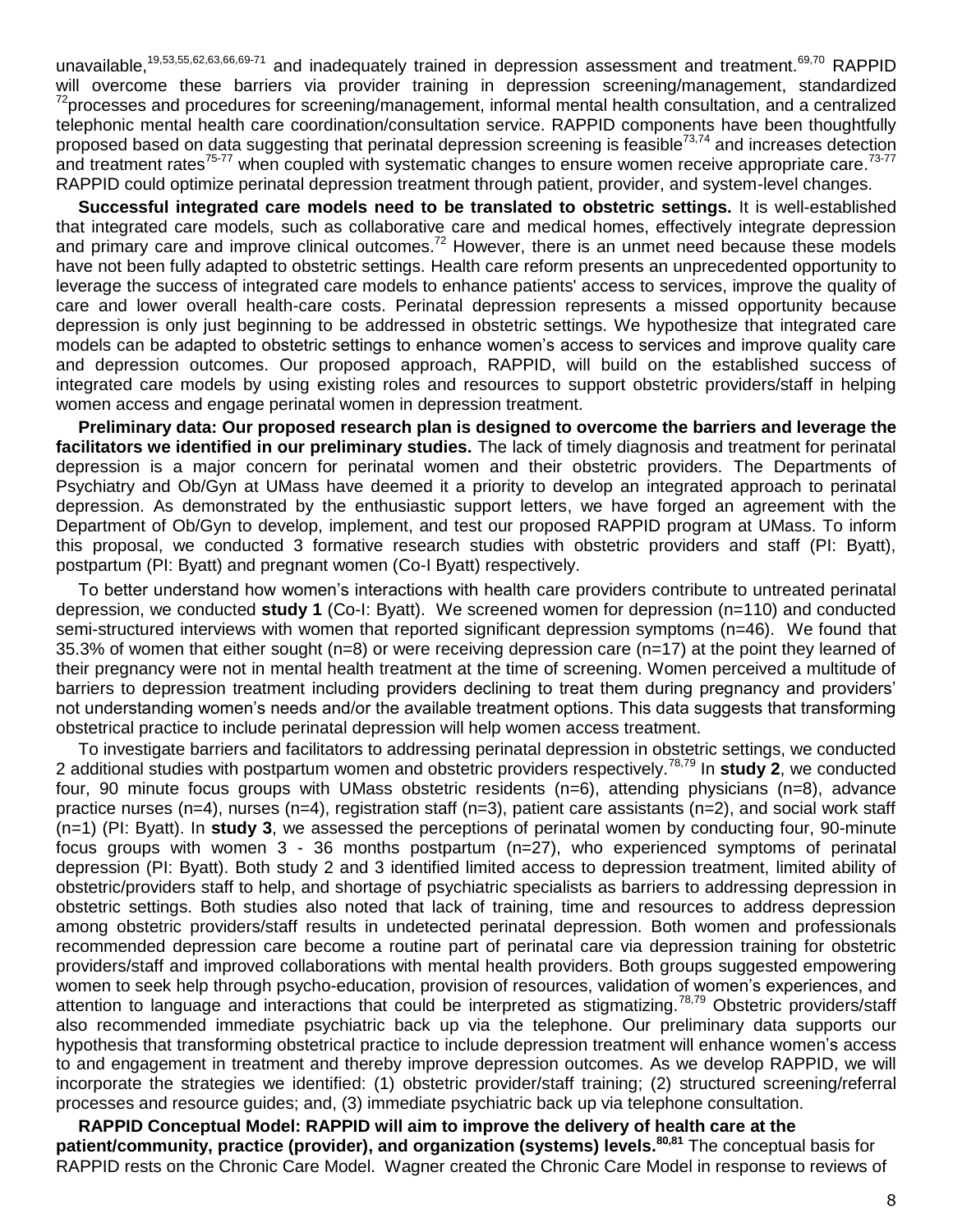interventions $82,83$  $82,83$ that showed that health outcomes were most improved by multi-component practice changes that increase provider expertise and skills, educate and support patients, make health care delivery more team-based and planned, and maximize the use of health information systems). As described in Section 5C and illustrated in Figure 5.1, RAPPID will rely on the key areas of the Chronic Care Model: (1) selfmanagement support for women via screening, psychoeducation, and resources/referral guide; (2)



provider decision support via immediate psychiatric telephone consultation and provider toolkit; (3) delivery systems design via screening/referral protocols and office prompts to screen for depression and document treatment plan; (4) health care organization via procedures for depression screening and management and, (5) community resources via a resources/referral guide, telephonic care coordination and educational resources.

**The Rapid Access to Perinatal Psychiatric Care in Depression (RAPPID) Program may provide a feasible and sustainable solution.** The design of RAPPID will also draw upon the successful outcome of the MA Child Psychiatry Access Program (MCPAP), $^{22,23}$  $^{22,23}$  $^{22,23}$  $^{22,23}$  created at UMass in 2005 because children were unable to access psychiatric care. There were not enough child psychiatrists, and pediatricians were not equipped to manage children's psychiatric needs. MCPAP supports pediatricians in diagnosing and treating patients with mental health issues. Regional teams provide assessment and treatment support, face-to-face consultations, care coordination and ongoing education for pediatric providers.<sup>[22,](#page-16-19)[23](#page-16-20)</sup> This program secures access to psychiatric care for >90% of children/adolescents in the state of MA because currently 97% of pediatric providers are enrolled (425 practices enrolled; 1230 of 1268 MA pediatricians, 323 of 331 of MA pediatric nurse practitioners). This is accomplished by employing only 6 full time psychiatrists and care coordinators for the whole state. MCPAP was recently recognized by AHRQ in their Health Care Innovations Exchange initiative to promote diffusion and uptake of innovations.<sup>[84](#page-19-8)</sup> AHRQ noted that the MA Child Psychiatry Access Program, "has been broadly accepted by primary care clinicians and enhances their ability to treat children and adolescents with mental health issues."<sup>8</sup>

Translating this approach to obstetric settings is promising because even solo practitioners and community clinics with few resources could utilize the training and centralized referral and consultation system. Due to its remarkable success and the nationwide shortage of child psychiatry care, the MA Child Psychiatry Access Program has expanded to become the National Network of Child Psychiatry Access Programs. This illustrates the potential power of RAPPID to transform practice, even within the context of limited resources.

#### **B. INNOVATION**

- We will adapt models that effectively integrate depression and primary care,<sup>[72](#page-18-8)</sup> to address an unmet need among perinatal women by incorporating depression treatment into obstetric settings.
- We seek to transform current perinatal depression practice paradigms by developing RAPPID, a site-level intervention that will overcome patient, provider and systems-level barriers to treatment.
- The formative phases of RAPPID will incorporate real-life input from consumers, obstetric providers/staff and policy makers to purposefully tailor RAPPID to be sustainable and transportable to other real-world settings.
- RAPPID will be a distinct, generalizable and cost-effective program because it will leverage existing roles and resources to enhance access to perinatal depression services and thereby improve depression outcomes.
- Due to our established relationships with consumers, obstetricians, and legislators and the applicability of RAPPID to diverse settings, we will be poised for widespread dissemination and public health impact, with the potential for implementation at the policy level.

# **C. APPROACH**

**Overview**: We will set the stage for our R01 application in year 4 by developing and pilot testing the elements needed to test the efficacy of RAPPID in a large cluster RCT. Phase 1 (Aim 1) will develop the RAPPID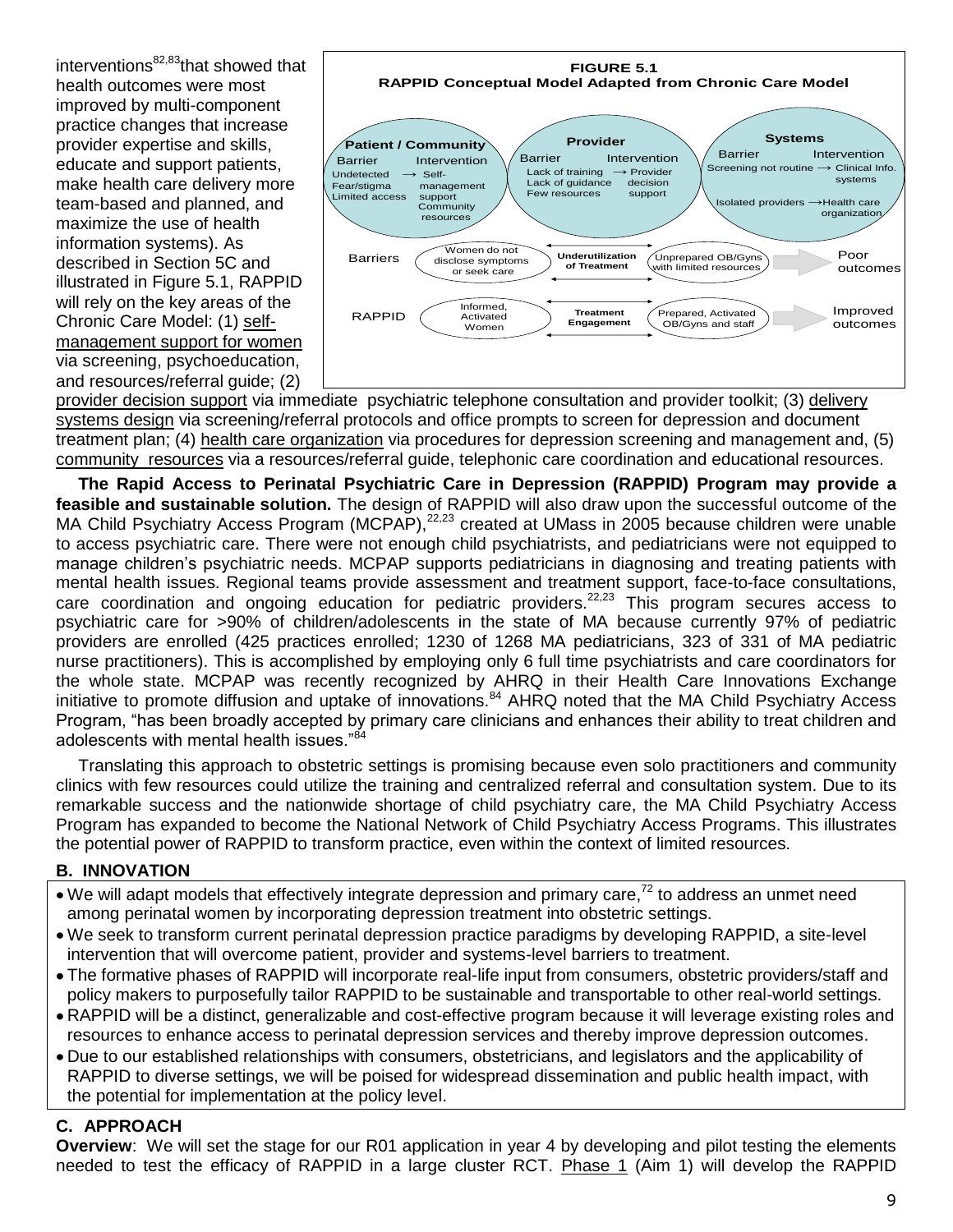manual, training program and fidelity measures. Phase 2 (Aim 2 & 3) will conduct a feasibility test of RAPPID via a pilot cluster randomized control trial (RCT) that will compare 2 clinics in which providers/staff (n=18) and women (n=30) participate in RAPPID and 2 clinics in which providers/staff (n=18) and women (n=30) participate in screening/referral control.

**Phase 1 → RAPPID Intervention Development** Overview: We will establish a working group to design and obtain feedback on RAPPID components

**(Aim 1),** uncover barriers and facilitators to implementation, and develop the protocol and products for the Phase 2 pilot cluster RCT.

1. Establish RAPPID Working Group. The group will consist of obstetric physicians (n=2), licensed independent practitioners (n=2), nurses (n=2), a patient care assistant (n=1), administrative support staff (n=1) from the Community Women's Care clinic at UMass (all recruited, *see Support*  Letters) and the consulting psychiatrist (n=1). Guided by her mentors, Dr. Byatt (PI) will coordinate and meet with the working group.



- 2. Establish, obtain iterative feedback on, and refine an initial version of RAPPID. Dr. Byatt will: (1) meet with the working group to elicit their opinions on what will hinder and facilitate participation and adherence to RAPPID components; (2) assimilate the existing literature, our preliminary data and the opinions of the working group to develop the initial version of RAPPID; and, (3) present the initial version of RAPPID (screening/referral procedures and protocols, telephone consultation) and products (training curriculum, resource/referral guide) to the working group and elicit their opinions.
- 3. Implement and Beta-test RAPPID components and products in one clinic site. The RAPPID components will be: (1) two, 2-hour trainings for obstetric providers/staff, and evidence-based screening/referral protocol and resource/referral guide (toolkit); (2) office prompts and procedures for depression screening/management; and, (3) immediate guidance via psychiatric telephone consultation. The working group members will each individually test the RAPPID components and complete a process checklist for each component. Using individual tape recorded in-depth interviews. Dr. Byatt will explore barriers and facilitators to employing components. Guided by her mentors, Dr. Byatt will review, segment, and code interviews to identify emerging themes and recurrent patterns. Increasingly narrow and specific categories of concepts and themes will be defined to condense raw data and identify common themes.
- 4. Develop and finalize RAPPID manual, training program and fidelity measures and protocol for Phase 2 pilot cluster RCT. Other products will include screening/referral protocol and resource/referral guide.

# **Phase 2 RAPPID Program Implementation and Evaluation**

**Overview and Rationale for Design:** In Phase 2 we will implement and evaluate the feasibility and preliminary effectiveness of RAPPID to change obstetric provider practices regarding perinatal depression and compare treatment participation and depression severity among perinatal women in the RAPPID and screening/referral control group. We propose to pilot test a cluster RCT, rather than a traditional RCT, because cluster RCTs are the "gold standard" for examining the effect of programs, such as RAPPID, that are delivered to large groups.<sup>[85](#page-19-9)</sup> To reveal and address feasibility issues specific to cluster design, we designed Phase 2 to mirror the R01 proposal we will submit in years 4/5. Modeled after the recommendations of Kraemer et al. for pilot studies in mental health services research<sup>[86](#page-19-10)</sup> to guide the design and implementation of a larger effectiveness study, we will "evaluate the feasibility of recruitment, randomization, retention, assessment, procedures, and implementation<sup>[86](#page-19-10)</sup> of RAPPID. To set the stage for our R01 we need multiple sites to uncover barriers and facilitators to implementation and estimate the intra-class correlation (ICC) within groups.<sup>[85](#page-19-9)</sup>

# **RAPPID Program:**

1. Deliver evidence-based guidelines in depression screening, triage/referral, medication use and discussion of screening results and treatment options to providers (obstetric faculty, nurses/patient care assistants) and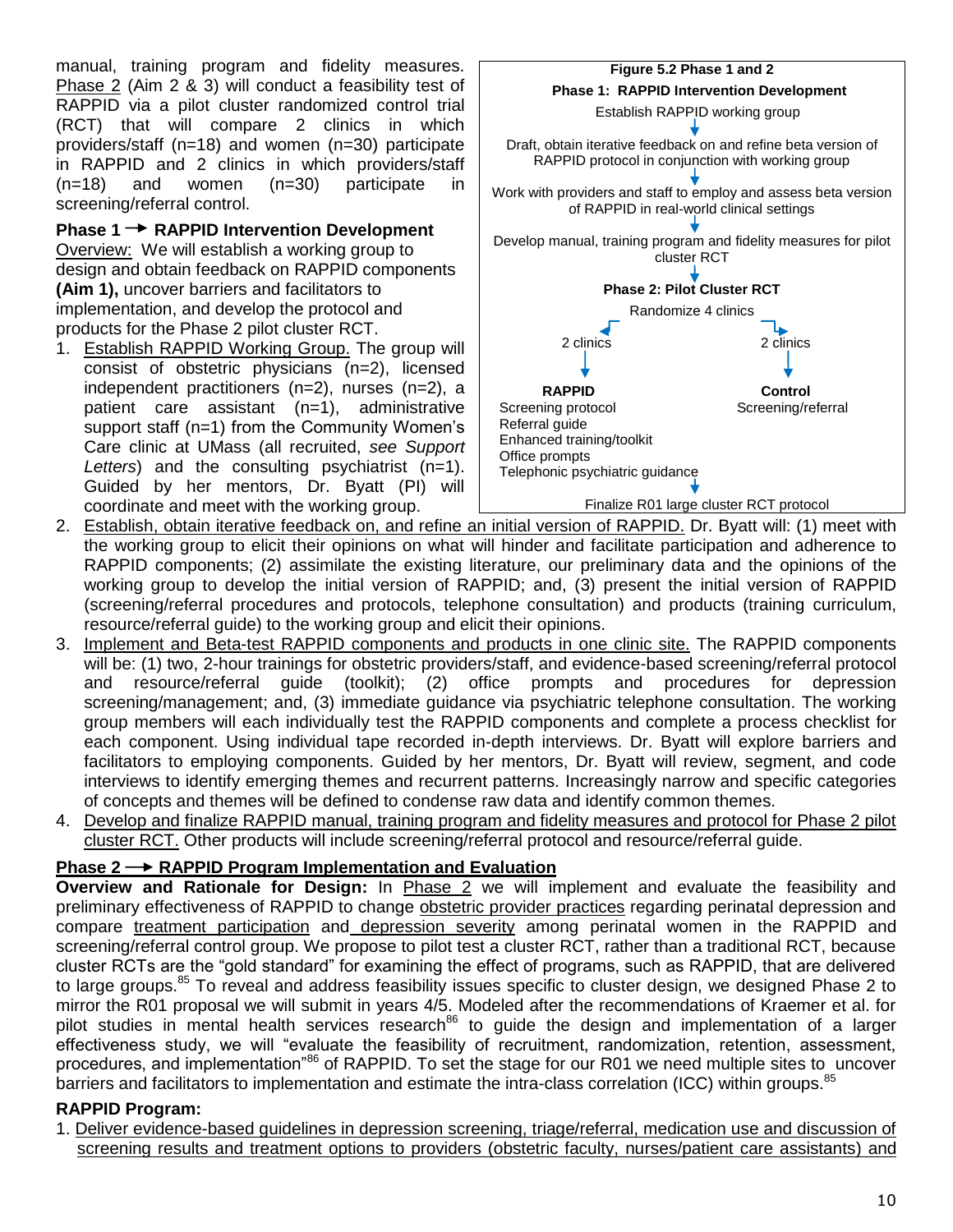### clinical administrative support staff via Training and a Toolkit.

- *a. Training:* Each provider group (obstetric faculty, nurses/patient care assistants) will receive two, 2-hour trainings respectively, to total 4 hours per provider group. The clinical administrative support staff group will also receive two-hour trainings. The curriculum will be tailored to meet the needs of each group. Providers will be trained to screen and assess depression, include depression in the treatment plan, and discuss the risks and benefits of using antidepressants during pregnancy/lactation. All groups will review the screening and referral protocol and resources and referral guide and receive training in how to destigmatize depression and activate women to seek help. All groups will also be given tools to encourage help-seeking, including fact sheets on depression, strategies to address depression, and resource guides.
- b. *Toolkit: A*ll providers and staff will be provided with a screening and referral protocol, resource and referral guide and website with resources. The screening protocol will have specific instructions for specific ranges of scores on the Edinburgh Postnatal Depression Scale (EPDS), a ten-item patient-completed scale validated for rating postpartum and non-postnatal depression.<sup>[87](#page-19-11)</sup> Women who score >10 on the EPDS will be offered referrals for depression. To link women and providers with community resources, we will develop a resource and referral guide that includes information about resources in the community and at UMMHC. Providers will also be equipped with verbal and written materials and webbased educational resources about perinatal depression to use during feedback interventions.
- 2.Establish office prompts and procedures for depression screening/management.We will determine the timing, location, and setting for screening and discussion of screening/treatment/referral. We will work with clinic providers/staff and the Community and Stakeholder Advisory board to tailor screening procedures to be acceptable and helpful to women and providers. We will work with providers/staff to establish office prompts for depression screening, discussion of screening results and treatment/referral.
- 3.Provide immediate psychiatric back up via a Centralized Psychiatric Telephone Consultation Service. A care coordinator and consulting psychiatrist team will support obstetric providers in detecting and addressing depression. The team will provide assessment and treatment support, face-to-face consultations, care coordination and ongoing education for obstetric providers. The consultant(s) will provide telephone consultations during visits and follow-up and face-to-face consultation as needed. They will educate providers during the telephone consultations by discussing practice guidelines, interviewing/assessment methods and relevant research. If needed, the care coordinator will help to secure and coordinate additional mental health treatment such as psychotherapy or ongoing medication management.

To build relationships with the obstetric providers/staff, the team will conduct an onsite orientation to RAPPID and provide case-based consultation to demonstrate its value, and provide bimonthly educational sessions with providers/staff. Using this approach, the MA pediatric access program (MCPAP) successfully fosters relationships with pediatricians.<sup>[23](#page-16-20)</sup> The telephone consultation service will be located in the regional pediatric access program (MCPAP) hub at UMass (*see Letter*) and the care coordinator will be trained in how to triage for perinatal depression. The existing pediatric access program care coordinator will be used because it is inexpensive and exportable to other settings; there are emerging or established pediatric access programs in 28 states in the  $U.S.^{88}$  $U.S.^{88}$  $U.S.^{88}$ 

**Screening and Referral Control Group:** We chose a screening/referral control group to provide: (1) attention control;<sup>[89](#page-19-13)</sup> (2) critical screening data for comparing depression severity among groups; and, (3) the ability to provide referral information to women, which is essential to maintain ethical standards. Although an active control group, we do not expect screening/referral to change our outcome measures because screening and/or offering resources/referrals alone does not improve treatment entry<sup>[7](#page-16-6)[,11,](#page-16-10)[12](#page-16-11)</sup> or outcomes<sup>[11](#page-16-10)[,12](#page-16-11)</sup> among perinatal women. This is an attention/active control group<sup>[89](#page-19-13)</sup> because many obstetricians are not screening and referring for depression (see Prelim. Data).[90](#page-19-14) The screening/referral control group will consist of an instructional session, screening protocol, and resource/referral guide (see Figure 5.2 for differences between RAPPID and control group). Each obstetric provider/staff in the control group will: (1) attend a 2-hour instructional session on how to use the screening tool (EPDS); (2) screen women for depression using the EPDS and screening protocol; and, (3) have access to the resource/referral guide.

# **Phase 2 Methods, Procedures and Data Analysis**

**Study Setting:** Four UMMHC Ob/Gyn practices: (1) Generalist OB/Gyn Clinic; (2) Maternal-fetal Medicine Clinic; (3) Women's Health of Central MA; and, (4) Central MA OB/Gyn Associates. To allow each study group to have 1 UMMHC and 1 UMMHC- affiliated practice, we will randomize 2 UMMHC and UMMHC-affiliated practices respectively. RAPPID will be designed for a broad spectrum of women and all clinics serve a socioeconomically and ethnically diverse population.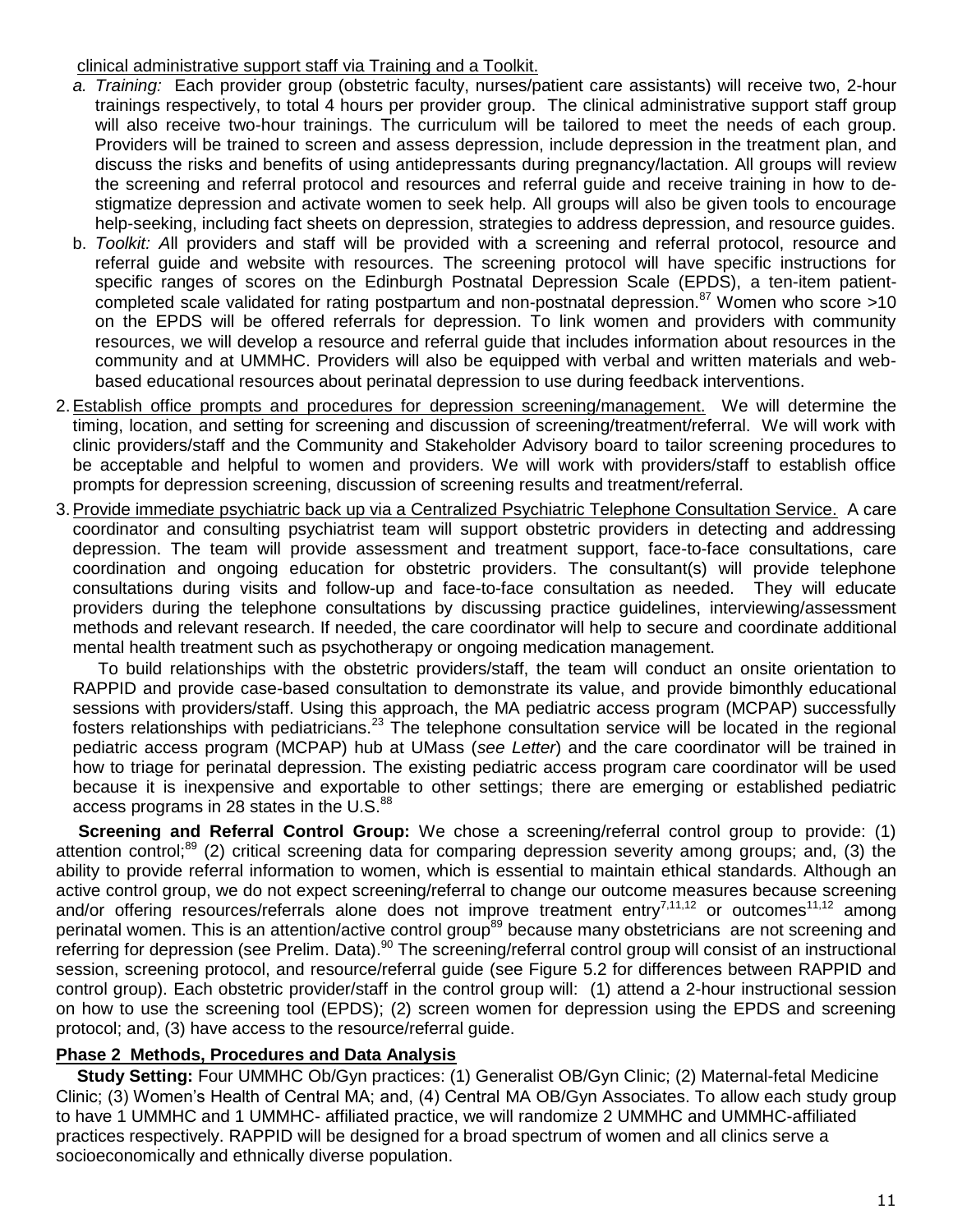**Recruitment of Provider/Staff Subjects:** Due to the pressing need for a program like RAPPID, we had no difficulty with provider/staff recruitment. We have already recruited 36 obstetric providers/staff for Phase 2 (see Table 5.1 and support letters from clinic directors).

**Recruitment of Women:** All women attending the participating clinics (see Table 5.2) will be screened by their providers as per the RAPPID or screening/referral protocols before 22 weeks gestational age (GA). Eligible perinatal women will then be identified by research staff via

the electronic medical records to assess if they meet inclusion criteria: female, age 18-45 years, English speaking, and 4-22 weeks GA. Conservatively assuming 8-12% of women will score >10 on the EPDS.<sup>[2,](#page-16-1)[91](#page-19-15)</sup> we will identify at least 60 women with depression from the 4 clinics and recruit them into the study over a year. Our screening and recruitment process is carefully designed based on our team's experience with this strategy. We do not anticipate recruitment difficulties given the available number of women to recruit (see Table 5.2) and our research team's previous success recruiting from these clinical sites. Recruitment rates will help determine how many clinical sites will be needed to power the large cluster RCT.

**Sample size:** As Leon, Davis, & Kraemer (2011) and others<sup>[86,](#page-19-10)[92](#page-19-16)</sup> recommend, we based the sample size of 60 women on pragmatics of recruitment and the necessities for examining feasibility. Our study will provide critical feasibility data to support an R01 application to test the efficacy of RAPPID in a large cluster RCT. We will identify modifications required to implement the large cluster RCT<sup>[86,](#page-19-10)[93](#page-19-17)</sup> by obtaining data about the feasibility of recruitment, retention, assessment procedures and acceptability of RAPPID. We set the acceptable percentage of participation/acceptability at 80% and have powered the study to keep

**Available** 

| <b>Ob/Gyn Clinic</b>            | <b>Prenatal</b><br>women* |
|---------------------------------|---------------------------|
| Generalist                      | 584                       |
| Maternal-fetal Medicine         | 165                       |
| Women's Health of Central<br>МA | 1260                      |
| Central MA Ob/Gyn Assoc.        | 601                       |
| *Based on FY 2012               |                           |

**Table 5.2 Women Available to Recruit**

our confidence interval (CI) 0.80 +/-0.155. Because estimates from pilot studies alone tend to be underpowered due to the variability in estimated standard errors,<sup>[86,](#page-19-10)[93](#page-19-17)</sup> we will combine our results (including the ICC) with clinically meaningful effect and results of previous adequately-powered interventions to calculate sample size requirements for our large cluster RCT.

Retention and Attrition: Based on our research team's prior studies<sup>[94-96](#page-19-18)</sup> we expect attrition rates of 10% among providers and women. Intent-to-treat and completer analyses will be performed. To reduce attrition and enhance retention in providers we will use well-established $97,98$  $97,98$  approaches. For women, we will establish  $\geq 2$ contact numbers, offer incentives, and conduct assessments after clinic visits.

**Evaluation Design and Measurement:** Using a mixed-methods approach (see Table 5.3), we will assess **Aim 2** primary outcome (provider and staff participation/fidelity to RAPPID), **Aim 2** secondary outcomes (knowledge, attitudes, and practices toward depression), **Aim 3** primary outcome (women's treatment participation) and **Aim 3** secondary outcomes (depression severity). Our prior studies have used these specific assessment measures, except the Barriers to Access to Care Evaluation scale (BACE) and Likert Scales.

| <b>Week/visit</b>                       |                                                                                                | 4-22 wks Gestational Age GA)                                                                                                                           | 2-12 wks postpartum                                                   |                                                                     |
|-----------------------------------------|------------------------------------------------------------------------------------------------|--------------------------------------------------------------------------------------------------------------------------------------------------------|-----------------------------------------------------------------------|---------------------------------------------------------------------|
| <b>Enrollment</b>                       |                                                                                                | Enroll Women/Informed consent                                                                                                                          |                                                                       |                                                                     |
| <b>Implementation</b>                   | Training, implement<br>screening protocol /<br>medical record prompts                          | Implement RAPPID                                                                                                                                       |                                                                       |                                                                     |
| Assessment of<br><b>Providers/Staff</b> | Baseline assessment: S-<br>KAP, Likert scale (see<br>Table 5.3), semi-<br>structured interview | Longitudinal assessment: participation, adherence,<br>fidelity via training log, consultation log, medical<br>record chart review, procedure checklist | Post assessment: S-KAP, Likert<br>scale, semi-structured<br>interview |                                                                     |
| <b>Assessment</b><br>of Women           |                                                                                                | Baseline assessment: EPDS,<br>BACE, S-KAS, semi-structured<br>interview                                                                                | <b>EPDS</b>                                                           | Post assessment: EPDS,<br>BACE, S-KAS, semi-structured<br>interview |

**Table 5.3 Phase 2 – Experimental Design and Assessment Schedule**

**Procedures for Providers and Staff:** As outlined in Table 5.3, participation data, adherence, and fidelity will be collected longitudinally. All other provider / staff and systems-level data will be collected at baseline and after RAPPID participation (12-14 months after initiation of Phase 2). We will obtain pre- and post-intervention data through individual surveys and semi-structured interviews to evaluate depression screening practices, acceptability of screening, perceived gaps in screening/referral supports, and attitudes*,* and practices towards perinatal depression. The post-implementation interviews will measure acceptability of RAPPID components.

#### **Table 5.1 Recruited Provider and Staff Subjects**

| <b>Subjects</b>                                                                     | Per<br>clinic | Per<br>group   | Total |
|-------------------------------------------------------------------------------------|---------------|----------------|-------|
| <b>Providers and staff</b>                                                          | 9             | 18             | 36    |
| Obstetric faculty: physicians,<br>licensed independent<br>practitioners, & midwives | 5             | 10             | 20    |
| OB/Gyn nursing staff                                                                | 2             | 4              | 8     |
| Patient care assistants                                                             |               | $\mathfrak{p}$ | 4     |
| Administrative staff                                                                |               | 2              | 4     |
| <b>Perinatal women</b>                                                              | 15            | 30             | 60    |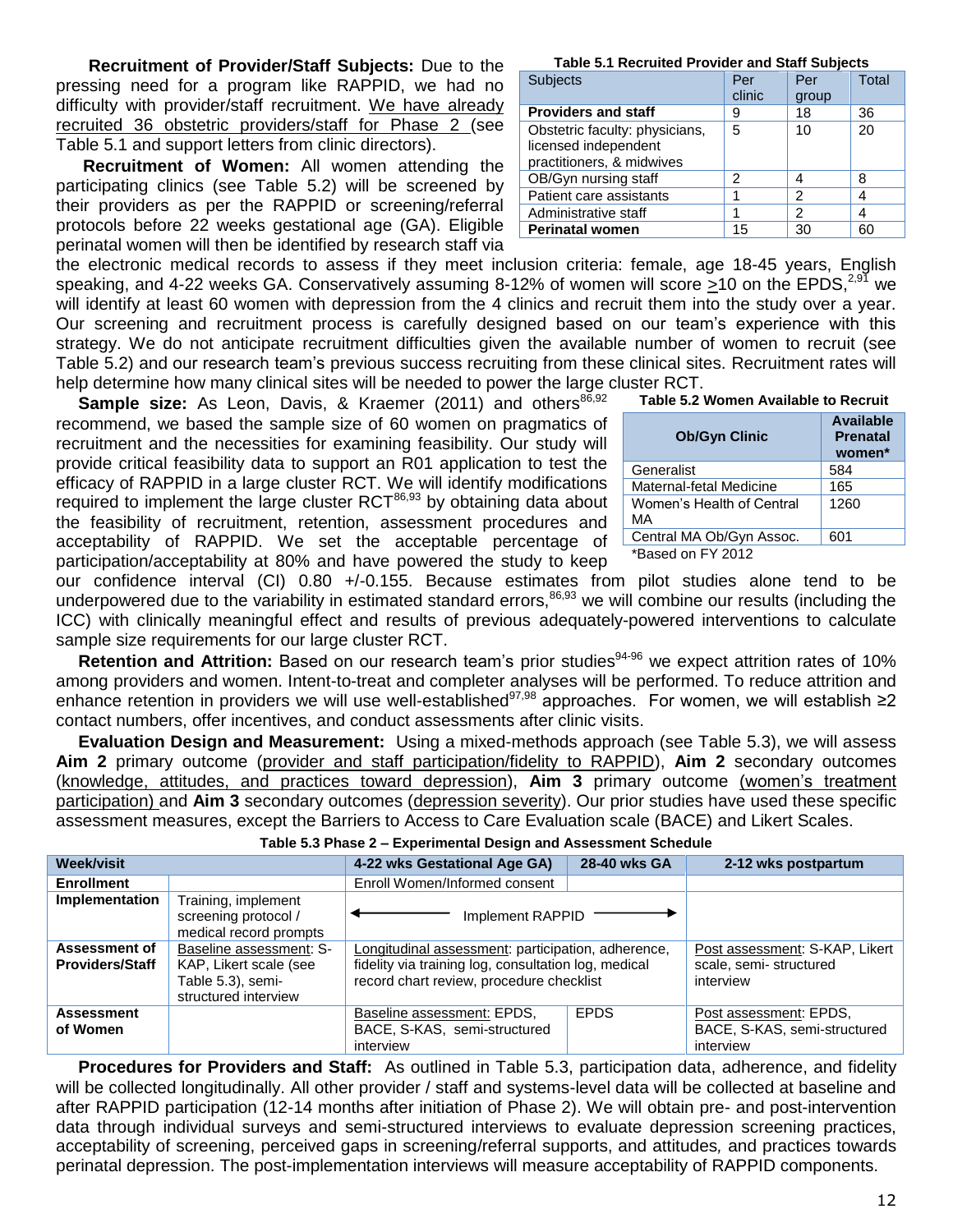#### **Table 5.4 Provider/staff and Systems-level Measures (Aim 2)**

| <b>Outcome/endpoint</b> | <b>Measure</b>                                                                                                                                                                                                                                                                                                                                                                                                                                                       | <b>Administration</b>                                                                                                                             |
|-------------------------|----------------------------------------------------------------------------------------------------------------------------------------------------------------------------------------------------------------------------------------------------------------------------------------------------------------------------------------------------------------------------------------------------------------------------------------------------------------------|---------------------------------------------------------------------------------------------------------------------------------------------------|
| <b>PARTICIPATION</b>    | Obstetric provider and staff participation in Training Curriculum, Telephone<br>Consult service. <sup>99</sup>                                                                                                                                                                                                                                                                                                                                                       | Training log, consult log, and<br>chart review (RA to collect)                                                                                    |
| ADHERENCE AND FIDELITY  | Appropriateness of telephone consultation, screening and referral rates,<br>medication prescription rates, documentation of depression in plan.<br>Procedure checklist: clinic policies/procedures, environmental scan.                                                                                                                                                                                                                                              | Consult log (nature of calls),<br>medical records, procedure<br>checklist (RA to collect)                                                         |
| <b>ACCEPTABILITY</b>    | Five-level Likert Scale for obstetric providers/staff (Find the telephone<br>consults useful, Adequate access to depression care, Able to consult with<br>psychiatrist in a timely manner, Able to meet the mental health needs of<br>women). Likert Scale for psychiatric consultant (Adequate expertise to<br>provide consultation, Able to help OB providers). Semi-structured interview<br>assessing barriers and facilitators to RAPPID vs. screening/referral. | OB/Gyn provider and staff<br>and consultant self-<br>administered online survey<br>and 15-minute semi-<br>structured interview (RA to<br>collect) |
| KNOWLEDGE, ATTITUDES,   | Knowledge, Attitudes, and Practices Instrument (S-KAP): <sup>100</sup> 46 items                                                                                                                                                                                                                                                                                                                                                                                      | OB/Gyn provider and staff                                                                                                                         |
| AND PRACTICES           | adapted for depression in obstetric settings.                                                                                                                                                                                                                                                                                                                                                                                                                        | online survey                                                                                                                                     |

**Procedures for Perinatal Women:** Assessments will be collected at baseline and post intervention except the EPDS which will be collected longitudinally. Assessments will be pre-tested to ensure the time burden is < 60 minutes. At 2-12 weeks postpartum, we will repeat the EPDS and collect data regarding knowledge and attitudes toward depression, treatment participation, help-seeking, and stigma (see Table 5.5). We will also do post assessments to examine socioeconomic factors and other variables associated with treatment engagement including affordability, health insurance, childcare, transportation, and illness course. We will assess acceptability of RAPPID or screening/referral via semi-structured interviews. Our team's previous tracking methods $94-96$  that have yielded 80 and 90% follow-up will be used. **Table 5.5 Patient Level Measures (Aim 3)** 

| Outcome/endpoint                                               | <b>Measure</b>                                                                                                                                                                                                                                                                                                                                                                                                                                                   | Administration                                                                                                              |
|----------------------------------------------------------------|------------------------------------------------------------------------------------------------------------------------------------------------------------------------------------------------------------------------------------------------------------------------------------------------------------------------------------------------------------------------------------------------------------------------------------------------------------------|-----------------------------------------------------------------------------------------------------------------------------|
| <b>DEPRESSION SEVERITY</b>                                     | Edinburgh Postnatal Depression Scale (EPDS): 10 items that assess<br>depression severity during the perinatal period. <sup>101</sup>                                                                                                                                                                                                                                                                                                                             | Self-administered survey at 4-<br>22, 28-40 wks GA & 2-12 wks<br>PP (collected by providers/staff)                          |
| KNOWLEDGE, ATTITUDES,<br>AND TREATMENT<br><b>PARTICIPATION</b> | Five-level Likert Scale (e.g. Willing to engage in treatment, Adequate<br>access to perinatal mental health care, Able to discuss depression with<br>my OB/Gyn provider). <sup>99</sup> Semi-structured interview assessing utilization<br>of depression treatment and barriers and facilitators to treatment<br>participation. Knowledge, Attitudes, and Services Instrument (S-<br>KAS): <sup>102</sup> 40 items adapted for depression in obstetric settings. | Self-administered surveys, 15-<br>minute semi-structured<br>interview, structured interview<br>for women 4-22 wks GA & 2-12 |
| <b>HELP-SEEKING</b>                                            | Barriers to Access to Care Evaluation scale (BACE): 30 items<br>assessing barriers to access to mental health care, includes a<br>'treatment stigma' subscale. <sup>103</sup>                                                                                                                                                                                                                                                                                    | wks PP (RA to collect, total time<br>$< 60$ minutes)                                                                        |

**Rationale for Feasibility of Conducting Phase 2:** We have carefully constructed the pilot cluster RCT and allocation of the K12 resources to ensure that Phase 2 is feasible to implement. Enthusiastic about our proposal, the UMass MCPAP hub has offered to expand its clinical services to include care coordination for obstetric providers/staff and perinatal women without additional funding (see Letter). Also enthusiastic and committed, adult psychiatrist Dr. Rebecca Lundquist has offered to expand her practice and fill the role of the RAPPID psychiatric consultant without additional funding (see Letter). These generous offers will allow us to leverage the K12 resources to hire a 0.5 FTE research assistant during year 3 and 4 (Phase 2) to conduct the assessments and assist with recruitment and retention. We have also mapped out our implementation and evaluation protocol to provide needed data for the R01 while staying within the scope of a K12 award. We will enroll and conduct pre-assessments on 4-5 providers/staff per week over 8 weeks. Longitudinal and postassessments will be conducted with 2 providers/staff per month over 1 year. We will recruit, enroll, and perform pre-, post- and longitudinal assessments on 1-2 women per week (see Table 5.3). This protocol is feasible because 0.75 FTE of Dr. Byatt's time and 0.5 FTE of an RA's time will be dedicated to carrying out Phase 2.

**Data Analysis Aim 2:** To determine fidelity (primary outcome) to RAPPID (including obstetric provider/staff participation) and change in knowledge, attitudes, and practices toward depression screening and treatment (secondary outcomes) in the RAPPID compared to screening/referral control group. We will use 4 assessment points with 18 providers/staff and 60 women. For the primary outcomes of fidelity and participation in the RAPPID group, we will calculate proportions of providers who document/screen properly at each visit (fidelity) and who have participated in training and call the telephone consultation service at each visit (participation) for each woman. This will be compared to the proportions of providers in the screening referral control group who have documented/screened properly at each visit (fidelity), and who have participated in training and referral for each woman using a standard chi-square comparison of proportions. For these outcomes, it is unlikely that we will have much power to detect significant factors in a model. However, as preliminary investigations and to gather information for future studies, we will use longitudinal logistic models to assess differences between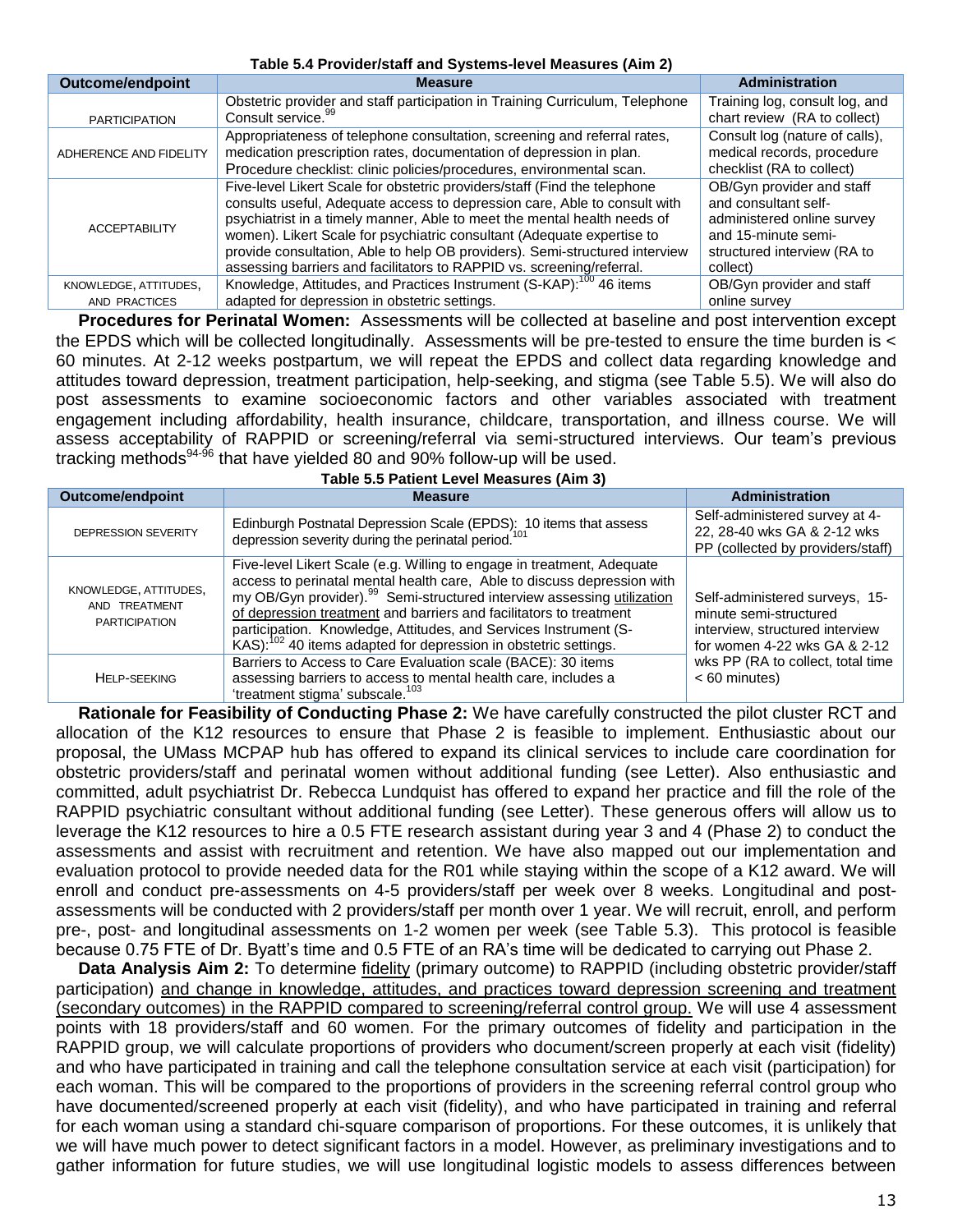RAPPID and control over the duration of the study through non-linear mixed effects models. The analysis of the secondary outcome (adapted S-KAP) will be an initial comparison of the change in S-KAP score from baseline between treatment groups at each visit, using a non-parametric (Wilcoxon rank-sum test) due to the small sample size. Given the small sample size, to inform future studies, we will use a linear mixed effects model, to investigate the effect of the RAPPID on depression knowledge, attitudes and practice compared to the control group, adjusting for inherent correlations. The adapted S-KAP score will be the outcome with treatment group, visit, and baseline EPDS as predictors.

**Data Analysis Aim 3:** To compare perinatal women's treatment participation (primary outcome) and depression severity (secondary outcome) in the RAPPID versus screening and referral control group. For the primary outcome of treatment participation, a binary outcome at each visit, we will use approaches similar to those for the fidelity and participation outcomes for Aim 2. For the secondary outcome of depression severity (EPDS), we will use analysis approaches similar to those for the adapted S-KAP in Aim 2. Due to the exploratory nature of the analyses, we will conduct all tests of inference at the standard alpha level of 0.05. All analyses will use the latest version of SAS (SAS Institute, Cary, NC).

|                                                     |   | Year 1 |   |   |    |                |              |   |  |                |                |                     |  |              |   |   |  |              |                |  |  |  |  |  |  |  |  | Year 2 |  | Year <sub>3</sub> |  |  | Year 4 |  |  |  |  | Year 5 |  |  |
|-----------------------------------------------------|---|--------|---|---|----|----------------|--------------|---|--|----------------|----------------|---------------------|--|--------------|---|---|--|--------------|----------------|--|--|--|--|--|--|--|--|--------|--|-------------------|--|--|--------|--|--|--|--|--------|--|--|
| Quarter                                             |   | 2      | 3 | 4 | 1  | $\overline{2}$ | $\mathbf{3}$ | 4 |  | $\overline{2}$ | 3 <sub>1</sub> | $\overline{\bf{4}}$ |  | $\mathbf{2}$ | 3 | 4 |  | $\mathbf{2}$ | 3 <sub>1</sub> |  |  |  |  |  |  |  |  |        |  |                   |  |  |        |  |  |  |  |        |  |  |
| RAPPID manual and adherence measure development     | Р | н      | A | S | E. |                |              |   |  |                |                |                     |  |              |   |   |  |              |                |  |  |  |  |  |  |  |  |        |  |                   |  |  |        |  |  |  |  |        |  |  |
| Develop, employ & assess beta version of RAPPID     |   |        |   |   |    |                |              |   |  |                |                |                     |  |              |   |   |  |              |                |  |  |  |  |  |  |  |  |        |  |                   |  |  |        |  |  |  |  |        |  |  |
| Develop adherence/competence measures               |   |        |   |   |    |                |              |   |  |                |                |                     |  |              |   |   |  |              |                |  |  |  |  |  |  |  |  |        |  |                   |  |  |        |  |  |  |  |        |  |  |
| <b>Conduct Cluster RCT</b>                          |   |        |   |   |    |                |              |   |  | $P$ H A S E 2  |                |                     |  |              |   |   |  |              |                |  |  |  |  |  |  |  |  |        |  |                   |  |  |        |  |  |  |  |        |  |  |
| Baseline assessment of providers and staff          |   |        |   |   |    |                |              |   |  |                |                |                     |  |              |   |   |  |              |                |  |  |  |  |  |  |  |  |        |  |                   |  |  |        |  |  |  |  |        |  |  |
| Provider/staff training                             |   |        |   |   |    |                |              |   |  |                |                |                     |  |              |   |   |  |              |                |  |  |  |  |  |  |  |  |        |  |                   |  |  |        |  |  |  |  |        |  |  |
| Implement RAPPID and screening and referral control |   |        |   |   |    |                |              |   |  |                |                |                     |  |              |   |   |  |              |                |  |  |  |  |  |  |  |  |        |  |                   |  |  |        |  |  |  |  |        |  |  |
| Recruit and enroll women                            |   |        |   |   |    |                |              |   |  |                |                |                     |  |              |   |   |  |              |                |  |  |  |  |  |  |  |  |        |  |                   |  |  |        |  |  |  |  |        |  |  |
| Conduct longitudinal and post assessments           |   |        |   |   |    |                |              |   |  |                |                |                     |  |              |   |   |  |              |                |  |  |  |  |  |  |  |  |        |  |                   |  |  |        |  |  |  |  |        |  |  |
| Analyze data; write outcome data papers             |   |        |   |   |    |                |              |   |  |                |                |                     |  |              |   |   |  |              |                |  |  |  |  |  |  |  |  |        |  |                   |  |  |        |  |  |  |  |        |  |  |
| Disseminate, write, submit and resubmit NIMH R01    |   |        |   |   |    |                |              |   |  |                |                |                     |  |              |   |   |  |              |                |  |  |  |  |  |  |  |  |        |  |                   |  |  |        |  |  |  |  |        |  |  |

|  |  | Table 5.6 Time Table for Phase 1 and 2 |  |  |
|--|--|----------------------------------------|--|--|
|  |  |                                        |  |  |

**Products:** Phase 1 and 2 will produce a RAPPID manual, provider/staff training program, fidelity measures and provider/staff toolkit. It will also provide critical information on the feasibility and acceptability of RAPPID and insights into participant recruitment rates, randomization, retention, assessment, procedures, estimate of intra-cluster correlation coefficient (ICC). At the end of Phase 2 we will have: (1) a refined recruitment and retention protocol; (2) estimate of effect size; (3) estimates of the effort required to recruit and retain providers/staff and women; (4) data for determination of sample size required for large R01 cluster RCT; and, (6) data that will disseminated in scientific meetings and publications (see Table 4.2). Phase 1 and 2 will provide critical information needed to refine and finalize the large R01 cluster RCT protocol.

**Study Strengths and Limitations:** Because of the limited data available on this type of intervention, we must begin with intervention development and feasibility testing. This K12 feasibility trial is designed to mirror the larger R01 in order to determine barriers and facilitators to and feasibility of engaging clinics, and recruiting participants. Rather than estimating clinically meaningful differences in the K12, due to the small sample size, we will use descriptive statistics to look at differences in terms of estimates. We will examine the differences of point estimates between groups using the CI. As recommended by Leon et al. (2011) and others,<sup>79,87</sup> we will combine the pilot study point estimate with reported assessments of clinically meaningful differences to determine the sample size for the R01. In the K12, we propose to work with 4 clinics that are either at or affiliated with UMMHC, which may not be a representative sample. We will address this limitation in our R01 by comparing 16 clinics with a larger sample size of women and providers. In the R01, we will achieve balance by pair matching of site characteristics such as practice size, provider/staff characteristics, urban vs. non-urban and academic affiliation. When recruiting sites, we will leverage our links with Ob/Gyn practices across MA.

**Impact and Future Directions:** This K12 Award will set the stage for her R01 by providing critical information on feasibility of RAPPID and determination of sample size for her R01 application in year 4 to conduct a full scale, multi-site implementation and effectiveness study in which RAPPID will be compared to screening/referral in a large cluster RCT. Our long-term plan also includes translating RAPPID components and/or products to family practice, pediatric and community mental health settings. We will also use our data on factors that impede and facilitate treatment participation to inform the development of additional approaches to helping women access perinatal depression treatment. Our phase 3 translation (T3) research program will address a major public health issue by developing and testing a new approach to depression care in obstetric settings that can change the whole landscape for depressed perinatal women and their families and children.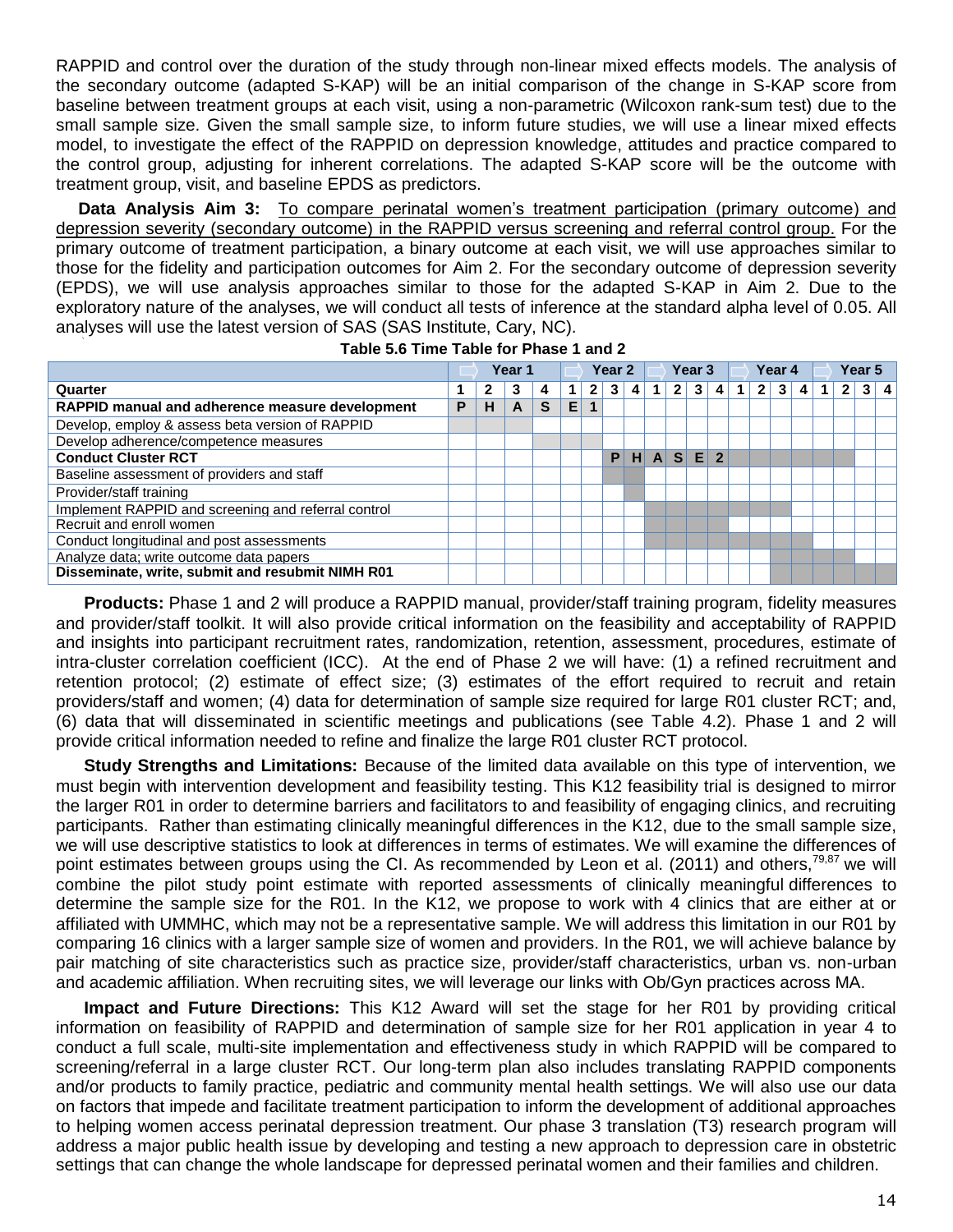# **6. TRAINING IN THE RESPONSIBLE CONDUCT OF RESEARCH**

I understand the importance of and am committed to knowing the current ethical standards and methods in research conduct, particularly in vulnerable populations such as pregnant women. Since 2006, I have trained in the responsible conduct of research by completing the Collaborative Institutional Training Initiative (CITI) online Responsible Conduct of Research (RCR) course at least every 3 years as required by UMMS. My most recent certification was on December 27, 2010. The CITI course includes several modules for self-study that are followed by quizzes that assess comprehension and retention. Modules include: history and ethical principles; IRB regulations and review processes; informed consent; social and behavioral research for biomedical researchers; records-based research; genetic research; and several modules pertaining to research with vulnerable populations including prisoners, minors, and *pregnant women*. I have also completed the Key Personnel CITI Financial Conflict of Interest (COI) Training (CITI) Financial Conflicts of Interest: Overview, Investigator Responsibilities, and COI Rules on August 23, 2012.

During the 5 year award and during every stage in my research career, I will seek out and complete in depth educational opportunities in ethics and the responsible conduct of research. My goals are to: (1) advance my knowledge of research ethics in clinical research; (2) obtain expertise in the regulations and resources for safe and efficient conduct of research. As demonstrated in Table 6.1, I will achieve these goals via formal UMMS coursework, seminars, online CITI trainings, and regular meetings with mentors. My proposed research plan will be a vehicle to apply the knowledge and skills I gain during coursework and seminars, particularly as it relates to conducting research with perinatal women. I will obtain guidance regarding ethical issues that arise during regular meetings with my mentors and quarterly meetings with Dr. Chuck Lidz (expert in Research Ethics in the UMMS, Department of Psychiatry).

# **Table 6.1 Training in Responsible Conduct of Research**

| <b>Training activity</b>                                                                                                                                                |                |            |            |  |                     |
|-------------------------------------------------------------------------------------------------------------------------------------------------------------------------|----------------|------------|------------|--|---------------------|
| Goal 1: Advance my knowledge of research ethics in clinical research (and Goal 2)                                                                                       | 1 <sup>1</sup> |            |            |  | 2 3 4 5             |
| Research Ethics for Clinical Research* (CTS702; 2 credits/16 hours): Weekly fall semester course                                                                        | $\sqrt{ }$     |            |            |  |                     |
| instructed by Dr. Charles Lidz, PhD on specific topics including IRBs, human subjects, data handling, and                                                               |                |            |            |  |                     |
| NIH guidelines through didactics, small group discussion of cases and online exercises. Addresses                                                                       |                |            |            |  |                     |
| dilemmas of informed consent, potential scientific contribution, and issues for special populations                                                                     |                |            |            |  |                     |
| including pregnant women. Covers fraud, misrepresentation, conflict of interest (personal, professional,                                                                |                |            |            |  |                     |
| financial), peer review, and authorship guidelines. Provides instruction on ethical research design,                                                                    |                |            |            |  |                     |
| evaluation of treatment risk, utilization of a placebo control, and recruitment.                                                                                        |                |            |            |  |                     |
| UMMS Center for Mental Health Research Ethics Core and UMMS CTSA Ethics Core (Non-credit; 4                                                                             | $\sqrt{ }$     | $\sqrt{ }$ | $\sqrt{ }$ |  | $\sqrt{ \sqrt{ }}$  |
| hours/year): Quarterly face-to-face meetings with Dr. Lidz to discuss topics such as informed consent                                                                   |                |            |            |  |                     |
| and ethical research practices. The Ethics Core is available for ongoing consultation.                                                                                  |                |            |            |  |                     |
| Mentorship: During regularly scheduled meeting (see Section 4 Mentorship Plan), my mentors will                                                                         | $\sqrt{ }$     | $\sqrt{ }$ | $\sqrt{ }$ |  | $\sqrt{ \sqrt{2} }$ |
| provide guidance and on the current ethical standards and responsible conduct of research.                                                                              |                |            |            |  |                     |
| Goal 2: Obtain expertise in the regulations and resources for safe an efficient conduct of research (and Goal 1)                                                        |                |            |            |  |                     |
| Principles and Practice of Clinical Research* CTS-715; 3 credits/24 hours): Weekly summer semester                                                                      |                |            |            |  |                     |
| course on the regulations and resources needed to support safe and efficient conduct of research,                                                                       |                |            |            |  |                     |
| especially intervention studies. The shared responsibilities of sponsors (biotech, drug and device),                                                                    |                |            |            |  |                     |
| investigative sites, physician investigators and professional research staff will be analyzed within the                                                                |                |            |            |  |                     |
| current regulatory climate. Topics of public trust, patient perceptions and research integrity as a common                                                              |                |            |            |  |                     |
| thread throughout the semester are weaved in via case studies and contemporary media.                                                                                   |                |            |            |  |                     |
| CITI online Responsible Conduct of Research course: Basic Course for Biomedical Researchers and Key                                                                     | $\sqrt{ }$     |            | $\sqrt{ }$ |  |                     |
| Personnel (Non-credit; 2 hour recertification course every 3 years): Covers: history and ethical principles;                                                            |                |            |            |  |                     |
| IRB regulations and review process; informed consent; social and behavioral research; records-based                                                                     |                |            |            |  |                     |
| research; genetic research in human populations; research with protected populations—vulnerable                                                                         |                |            |            |  |                     |
| subjects such as pregnant women and fetuses in utero; group harms—research with culturally or                                                                           |                |            |            |  |                     |
| medically vulnerable groups; FDA regulated research; and workers as research subjects. Includes                                                                         |                |            |            |  |                     |
| didactics/case presentations on: responsible conduct of research; research misconduct; data acquisition                                                                 |                |            |            |  |                     |
| and management; responsible authorship; peer review; mentoring; COI; collaboration.                                                                                     |                |            |            |  |                     |
| CITI Financial Conflict of Interest Training (CITI) Financial COI: Overview, Investigator Responsibilities,                                                             |                | $\sqrt{ }$ |            |  | $\sqrt{ }$          |
| and COI Rules (Non-credit; 1 hour recertification course every 4 years): Covers: how federal regulations                                                                |                |            |            |  |                     |
| relate to financial COI; forms of financial COI in research; research team members who are required to                                                                  |                |            |            |  |                     |
| disclose financial conflicts of interest; significant financial interests that investigators are required to                                                            |                |            |            |  |                     |
| disclose to their institutions; ongoing obligations that investigators have relating to financial COI.<br>*Offered through LIMMS Graduate School of Biomedical Sciences |                |            |            |  |                     |

Offered through UMMS Graduate School of Biomedical Sciences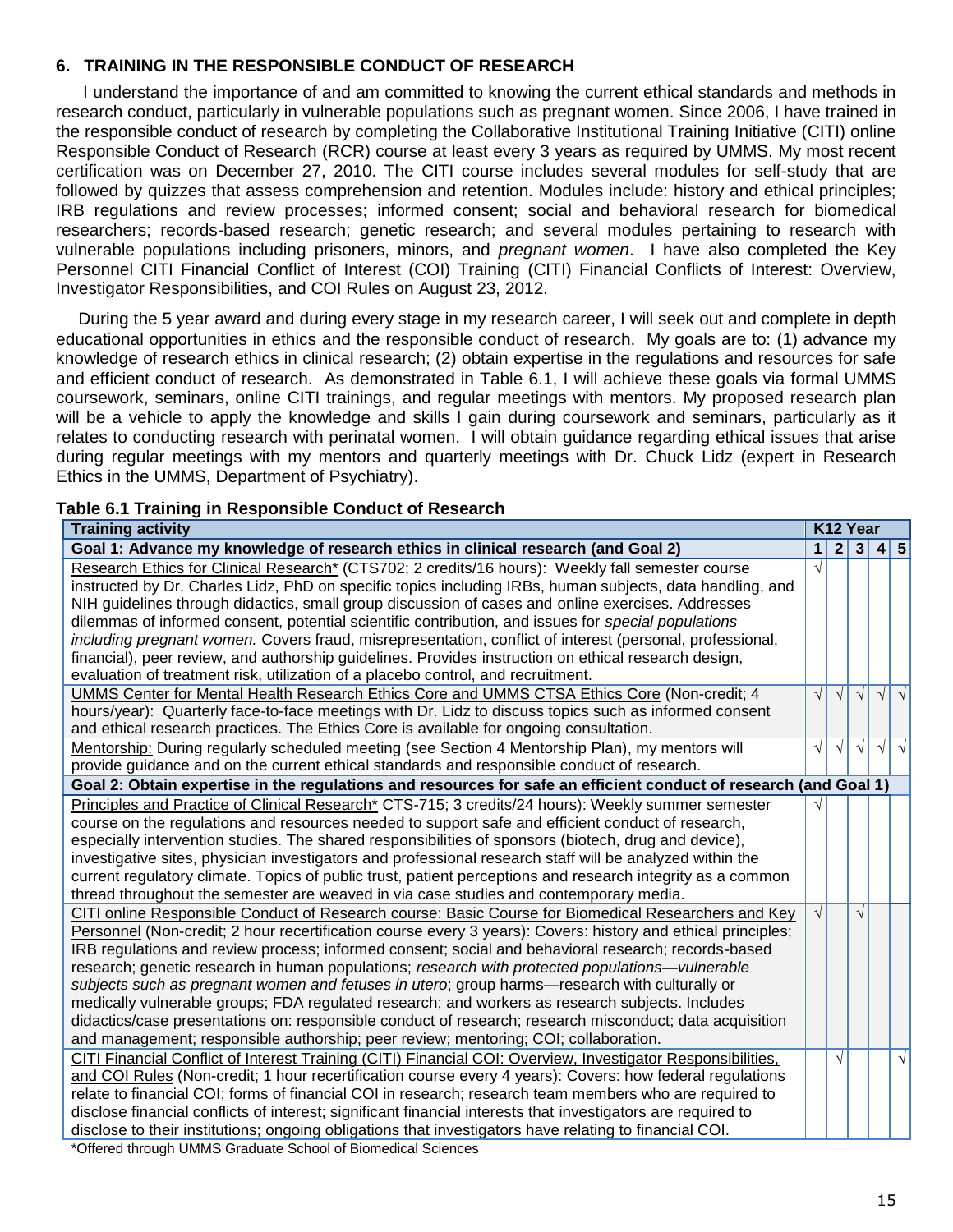#### **8. DESCRIPTION OF INSTITUTIONAL ENVIRONMENT**

The institutional environment at **University of Massachusetts Medical School (UMMS)** will provide the ideal setting to launch Dr. Byatt's proposed K12 project and early research career because it has strong, wellestablished programs of research in the domains of implementation science/health services, health behavior change and women's mental health. UMMS is an institution with the active ingredients for Dr. Byatt's success and the right mentors to provide her access to the best UMMS has to offer.

UMMS in Worcester houses the University's academic medical center, including the Graduate School of Nursing, Graduate School of Biomedical Sciences, Clinical and Population Health Research PhD program, and Master's in Clinical Investigation program. Established in 1962, UMMS is the only public medical school in the state and one of 28 university-based academic health science centers in the country. UMMS has experienced substantial and sustained growth in its research enterprise over the last 20 years. From FY'94 to FY'98, NIH funding of UMMS researchers has more than tripled (\$35 million to \$128 million), and from FY '02 to FY'08. total research and development expenditures at UMMS have increased 43 percent (\$133 million to \$190 million). In 2011, extramural research funding rose to more than \$307 million. As the only state-funded medical school in MA, UMMS is committed to preparing faculty to understand and address the needs of vulnerable populations. The Master's in Clinical Investigation is one of a few programs in the U.S. that trains students with an advanced degree in order to bring evidence-based care to patients (see courses in Table 4.2, fee waived).

Multiple clinical research support facilities exist at UMMS. In 2010, the NIH awarded UMass a prestigious, 5-year, \$20 million **Clinical and Translational Science Award (CTSA)** to establish the **Center for Clinical and Translational Science (UMCCTS).** Dr. Byatt's research and training plan are supported by the unique resources/training opportunities offered by the CTSA. The UMCCTS provides an academic home for investigators across campuses and has greatly enhanced the UMMS research infrastructure by developing innovative core facilities, training programs, and pilot funding. The **Department of Quantitative Health Sciences (QHS)** (Vice-chair: J. Allison, MD, MS, secondary mentor) houses a **UMCCTS Quantitative Methods Core** (Director: B. Barton, PhD) which provides biostatistical, epidemiological, and methodological consultation and technical support. QHS also houses a **UMCCTS Biomedical Informatics Core** which provides informatics consulting and development support. QHS also provides training in common, emerging, and novel methodologies in clinical trials, informatics and health services research.

At UMMS, the **Office of Faculty Affairs (OFA)** offers outstanding resources for promoting faculty development through its Junior Faculty Development Program (JFPD), and for which Dr. Byatt was chosen in 2010 to cultivate promotion and advancement to become an academic leader (J. Allison, MD, MS, JFPD Mentor & secondary mentor), leadership and promotion series, and Women's Faculty Committee, which Dr. Byatt was appointed to in 2009. Her academic home**,** the **Department of Psychiatry** offers guidance and resources via its **Career Development & Research Office** (**CDRO)**, Career Development and R01 grant writing groups (led by Drs. Rothschild & Ziedonis), Academic Research Group in Reproductive Psychiatry (cochair: Byatt)**,** and research career development workshops. Health services research is conducted at the **Center for Mental Health Services Research** (Assoc. Director: K Biebel, PhD, significant contributor) in the Dept. of Psychiatry and the Bedford VA Health Services Research Center resources. The **Division of Preventive and Behavioral Medicine** (Assoc. Chief: L. Pbert. PhD, secondary mentor) in the Dept. of Medicine is starting an Academic Interest Group in Implementation Science which will bring together UMMS implementation science experts to provide opportunities for mentorship, peer-supervision, and collaboration across the institution. UMass' **National Network of Depression Center** is 1 of 21 centers in the U.S.; it excels at integrating depression treatment and research in traditional and non-traditional settings, including OB/Gyn.

**UMassMemorial Health Care (UMMHC)** is the clinical partner of UMMS and the largest health care system in Central MA. With its referral region extending to the borders of New Hampshire, Connecticut, and Rhode Island, UMMHC has an effective catchment area of nearly 1 million individuals. The Dept. of Psychiatry at UMass is the largest provider of psychiatric services in Central MA, including over 300 faculty and 2000 staff. The Dept. has a busy Ambulatory Psychiatry Clinic with over 45,000 annual visits. The clinic houses a Women's Mental Health Clinic that specializes in reproductive psychiatry. The Dept. of Ob/Gyn (Chair: J. Johnson, MD, consultant) at UMass includes 4 UMMHC clinics and 5 UMMHC-affiliated clinics specializing in providing Ob/Gyn care.

In summary, the unique training and resources provided by the Academic units and affiliated faculty at UMass are ideally suited to the innovative work Dr. Byatt proposes.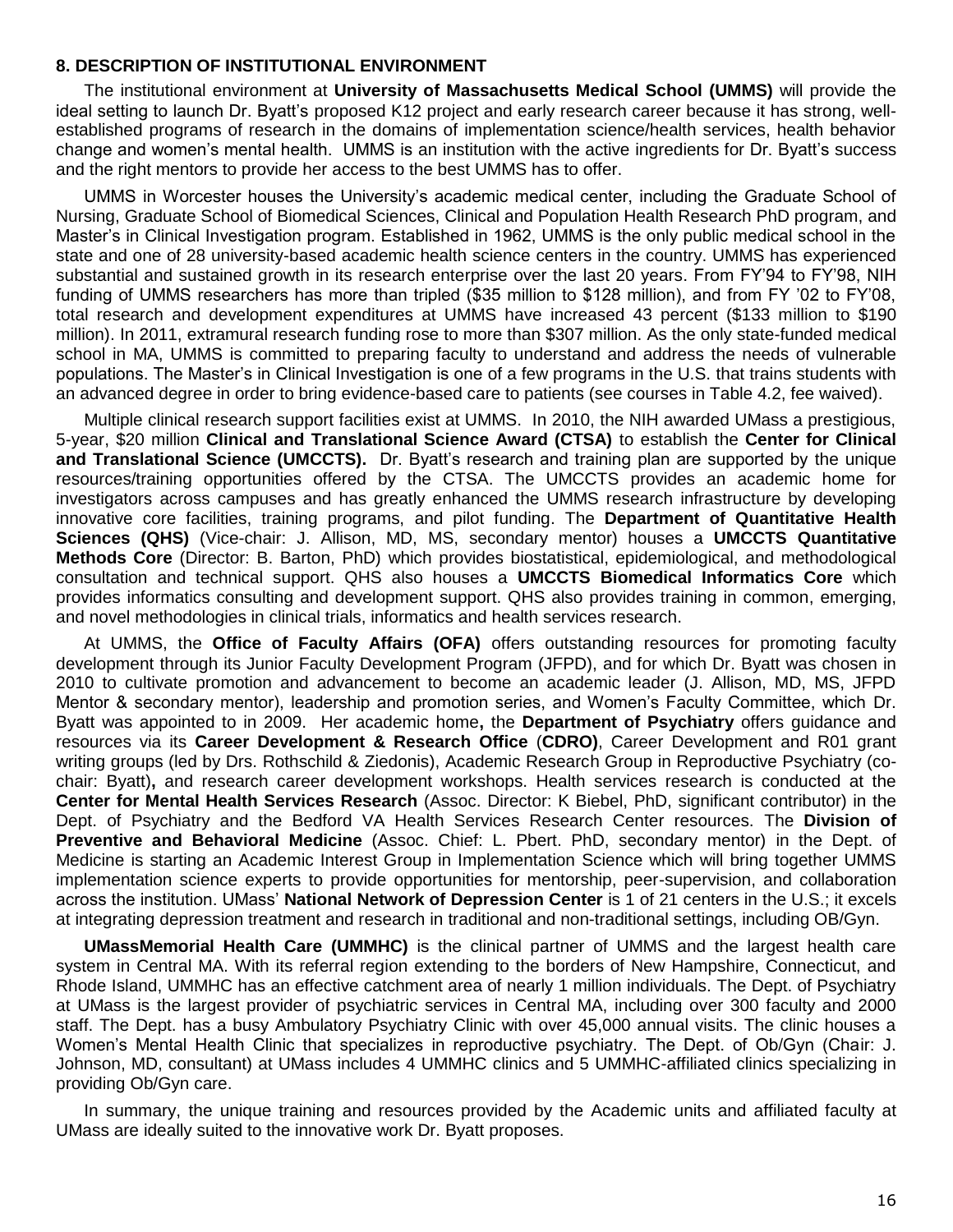# **REFERENCES**

<span id="page-16-0"></span>1. Switzerland: Department of Health Statistics and Informatics; Information EaRCotWHO. The Global Burden of Disease: 2004 update; 2008.

<span id="page-16-1"></span>2. Gavin NI, Gaynes BN, Lohr KN, Meltzer-Brody S, Gartlehner G, Swinson T. Perinatal depression: a systematic review of prevalence and incidence. Obstet Gynecol 2005;106:1071-83.

<span id="page-16-2"></span>3. Grote NK, Bridge JA, Gavin AR, Melville JL, Iyengar S, Katon WJ. A meta-analysis of depression during pregnancy and the risk of preterm birth, low birth weight, and intrauterine growth restriction. Arch Gen Psychiatry 2010;67:1012-24.

<span id="page-16-3"></span>4. Paulson JF, Keefe HA, Leiferman JA. Early parental depression and child language development. J Child Psychol Psychiatry 2009;50:254-62.

<span id="page-16-4"></span>5. Deave T, Heron J, Evans J, Emond A. The impact of maternal depression in pregnancy on early child development. BJOG 2008;115:1043-51.

<span id="page-16-5"></span>6. Lindahl V, Pearson JL, Colpe L. Prevalence of suicidality during pregnancy and the postpartum. Arch Womens Ment Health 2005;8:77-87.

<span id="page-16-6"></span>7. Kozhimannil KB, Adams AS, Soumerai SB, Busch AB, Huskamp HA. New Jersey's efforts to improve postpartum depression care did not change treatment patterns for women on medicaid. Health Aff (Millwood) 2011;30:293-301.

<span id="page-16-7"></span>8. Senate Bill 15 Postpartum Mood Disorders Prevention Act. 2007. (Accessed July 11th, 2012, at [http://www.ppdil.org/legislation/illinois-senate-bill-15-2007.html.\)](http://www.ppdil.org/legislation/illinois-senate-bill-15-2007.html.)

<span id="page-16-8"></span>9. An Act Relative to Post Partum Depression, Chapter 313 of the Acts of 2010., 2010. (Accessed July 11, 2010, at [http://www.malegislature.gov/Laws/SessionLaws/Acts/2010/Chapter313.\)](http://www.malegislature.gov/Laws/SessionLaws/Acts/2010/Chapter313.)

<span id="page-16-9"></span>10. Carter FA, Carter JD, Luty SE, Wilson DA, Frampton CM, Joyce PR. Screening and treatment for depression during pregnancy: a cautionary note. Aust N Z J Psychiatry 2005;39:255-61.

<span id="page-16-10"></span>11. Gilbody S, Sheldon T, House A. Screening and case-finding instruments for depression: a meta-analysis. CMAJ 2008;178:997-1003.

<span id="page-16-11"></span>12. Yonkers KA, Smith MV, Lin H, Howell HB, Shao L, Rosenheck RA. Depression screening of perinatal women: an evaluation of the healthy start depression initiative. Psychiatr Serv 2009;60:322-8.

<span id="page-16-12"></span>13. Weissman MM, Pilowsky DJ, Wickramaratne PJ, et al. Remissions in maternal depression and child psychopathology: a STAR\*D-child report. JAMA 2006;295:1389-98.

<span id="page-16-13"></span>14. Smith MV, Shao L, Howell H, Wang H, Poschman K, Yonkers KA. Success of mental health referral among pregnant and postpartum women with psychiatric distress. Gen Hosp Psychiatry 2009;31:155-62.

<span id="page-16-21"></span>15. Marcus SM, Flynn HA, Blow FC, Barry KL. Depressive symptoms among pregnant women screened in obstetrics settings. J Womens Health (Larchmt) 2003;12:373-80.

<span id="page-16-22"></span>16. Rowan P, Greisinger A, Brehm B, Smith F, McReynolds E. Outcomes from implementing systematic antepartum depression screening in obstetrics. Archives of women's mental health 2012;15:115-20.

<span id="page-16-14"></span>17. Leiferman JA, Dauber SE, Heisler K, Paulson JF. Primary care physicians' beliefs and practices toward maternal depression. J Womens Health (Larchmt) 2008;17:1143-50.

<span id="page-16-15"></span>18. Thomas N, Sleath BL, Jackson E, West S, Gaynes B. Survey of characteristics and treatment preferences for physicians treating postpartum depression in the general medical setting. Community Ment Health J 2008;44:47-56.

<span id="page-16-16"></span>19. Dennis CL, Chung-Lee L. Postpartum depression help-seeking barriers and maternal treatment preferences: a qualitative systematic review. Birth 2006;33:323-31.

<span id="page-16-17"></span>20. Bachman J, Pincus HA, Houtsinger JK, Unutzer J. Funding mechanisms for depression care management: opportunities and challenges. Gen Hosp Psychiatry 2006;28:278-88.

<span id="page-16-18"></span>21. Byatt N, Moore Simas T, Lundquist R, Johnson J, Ziedonis D. Strategies for Improving Perinatal Depression Treatment in North American Outpatient Obstetric Settings. Journal of Psychosomatic Obstetrics & Gynecology 2012 (in press).

<span id="page-16-19"></span>22. Connor DF, McLaughlin TJ, Jeffers-Terry M, et al. Targeted child psychiatric services: a new model of pediatric primary clinician--child psychiatry collaborative care. Clin Pediatr (Phila) 2006;45:423-34.

<span id="page-16-20"></span>23. Sarvet B, Gold J, Bostic JQ, et al. Improving access to mental health care for children: the Massachusetts Child Psychiatry Access Project. Pediatrics 2010;126:1191-200.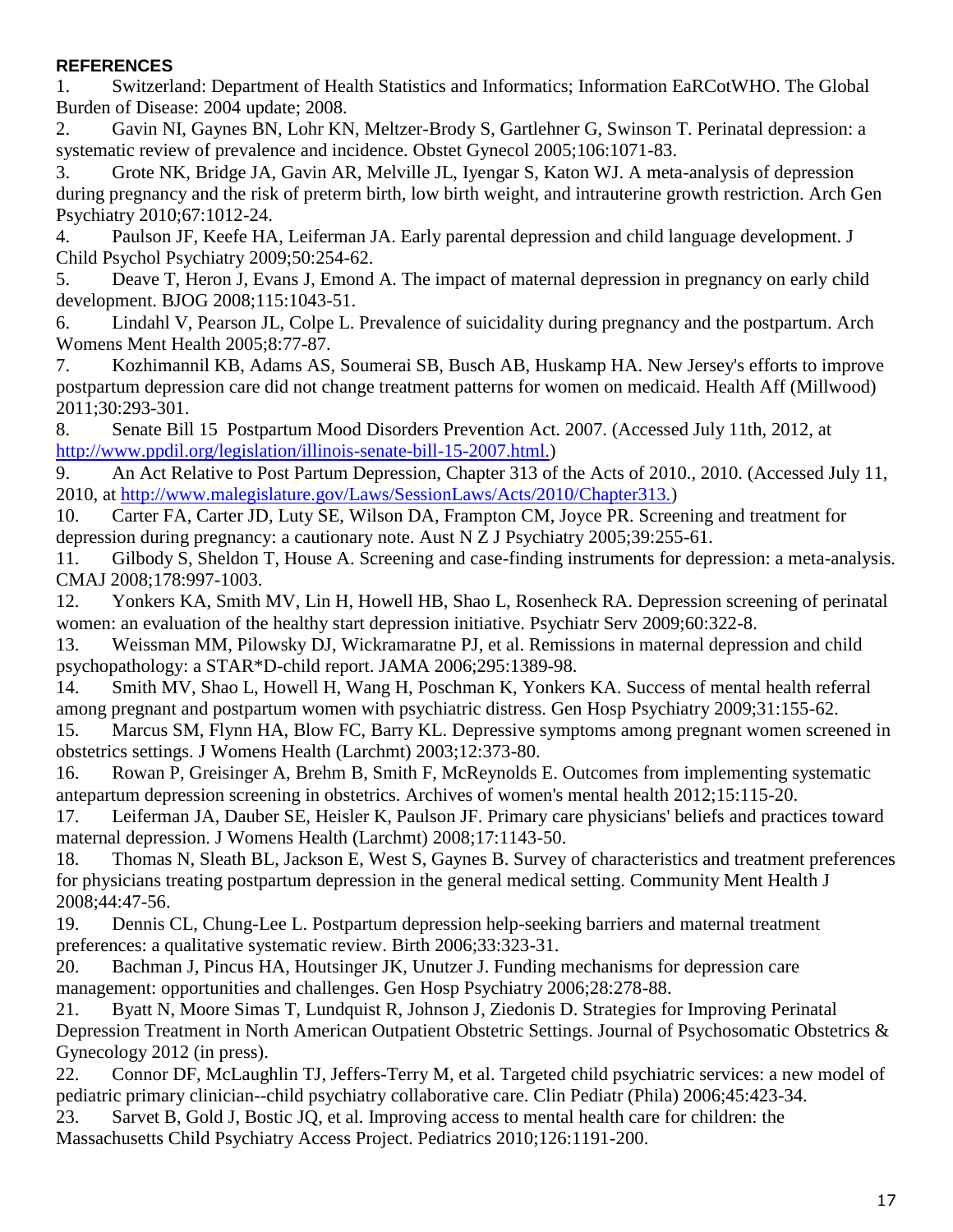<span id="page-17-0"></span>24. Byatt N, Biebel K, Debourdes-Jackson G, et al. Community Mental Health Provider Reluctance to Provide Pharmacotherapy May Be a Barrier to Addressing Perinatal Depression: A Preliminary Study. Psychiatric Quarterly 2012 ePub ahead of print DOI: 10.1007/s11126-012-9236-0.

<span id="page-17-1"></span>25. Beeber LS, Holditch-Davis D, Perreira K, et al. Short-term in-home intervention reduces depressive symptoms in Early Head Start Latina mothers of infants and toddlers. Res Nurs Health 2010;33:60-76. 26. Handelsman J, Lauffer SM, Pribbenow CM, Pfund C. Entering Mentoring: A seminar to train a new

<span id="page-17-2"></span>generation of scientists. Madison, WI: University of Wisconsin Press; 2008. 27. Britton HL, Gronwaldt V, Britton JR. Maternal postpartum behaviors and mother-infant relationship

<span id="page-17-3"></span>during the first year of life. J Pediatr 2001;138:905-9.

<span id="page-17-4"></span>28. Forman DR, O'Hara MW, Stuart S, Gorman LL, Larsen KE, Coy KC. Effective treatment for postpartum depression is not sufficient to improve the developing mother-child relationship. Dev Psychopathol 2007;19:585-602.

<span id="page-17-5"></span>29. Martinez-Schallmoser L, Telleen S, MacMullen NJ. The effect of social support and acculturation on postpartum depression in Mexican American women. Journal of transcultural nursing : official journal of the Transcultural Nursing Society / Transcultural Nursing Society 2003;14:329-38.

<span id="page-17-6"></span>30. Cripe SM, Frederick IO, Qiu C, Williams MA. Risk of preterm delivery and hypertensive disorders of pregnancy in relation to maternal co-morbid mood and migraine disorders during pregnancy. Paediatr Perinat Epidemiol 2011;25:116-23.

<span id="page-17-7"></span>31. Suri R, Altshuler LA, Mintz J. Depression and the decision to abort. A J Psychiatry 2004;161:1502.

<span id="page-17-8"></span>32. Flynn HA, Chermack ST. Prenatal alcohol use: the role of lifetime problems with alcohol, drugs, depression, and violence. J Stud Alcohol Drugs 2008;69:500-9.

<span id="page-17-9"></span>33. Gotlib IH, Whiffen VE, Wallace PM, Mount JH. Prospective investigation of postpartum depression: factors involved in onset and recovery. J Abnorm Psychol 1991;100:122-32.

<span id="page-17-10"></span>34. Britton JR. Infant temperament and maternal anxiety and depressed mood in the early postpartum period. Women Health 2011;51:55-71.

<span id="page-17-11"></span>35. Pilowsky DJ, Wickramaratne PJ, Rush AJ, et al. Children of currently depressed mothers: a STAR\*D ancillary study. J Clin Psychiatry 2006;67:126-36.

<span id="page-17-12"></span>36. Kim JJ, La Porte LM, Corcoran M, Magasi S, Batza J, Silver RK. Barriers to mental health treatment among obstetric patients at risk for depression. Am J Obstet Gynecol 2010;202:312 e1-5.

<span id="page-17-13"></span>37. ACOG Committee Opinion No. 343: psychosocial risk factors: perinatal screening and intervention. Obstet Gynecol 2006;108:469-77.

<span id="page-17-14"></span>38. Committee opinion no. 453: Screening for depression during and after pregnancy. Obstet Gynecol 2010;115:394-5.

<span id="page-17-15"></span>39. Kuosmanen L, Vuorilehto M, Kumpuniemi S, Melartin T. Post-natal depression screening and treatment in maternity and child health clinics. J Psychiatr Ment Health Nurs 2010;17:554-7.

<span id="page-17-17"></span>40. Gjerdingen DK, Yawn BP. Postpartum depression screening: importance, methods, barriers, and recommendations for practice. J Am Board Fam Med 2007;20:280-8.

41. Campagne DM. The obstetrician and depression during pregnancy. Eur J Obstet Gynecol Reprod Biol 2004;116:125-30.

42. Austin MP, Middleton P, Reilly NM, Highet NJ. Detection and management of mood disorders in the maternity setting: The Australian Clinical Practice Guidelines. Women Birth 2012.

43. Barnett B. An Integrated Model of Perinatal Care. European Psychiatric Review 2011;4:71-4.

<span id="page-17-16"></span>44. Mitchell AJ, Coyne J. Screening for postnatal depression: barriers to success. BJOG 2009;116:11-4.

<span id="page-17-18"></span>45. Edge D. Falling through the net - black and minority ethnic women and perinatal mental healthcare: health professionals' views. Gen Hosp Psychiatry 2010;32:17-25.

<span id="page-17-19"></span>46. Palladino CL, Fedock GL, Forman JH, Davis MM, Henshaw E, Flynn HA. OB CARES--The Obstetric Clinics and Resources Study: providers' perceptions of addressing perinatal depression--a qualitative study. Gen Hosp Psychiatry 2011;33:267-78.

47. Price SK, Corder-Mabe J, Austin K. Perinatal depression screening and intervention: enhancing health provider involvement. J Womens Health (Larchmt) 2012;21:447-55.

48. Kim JJ, La Porte LM, Adams MG, Gordon TE, Kuendig JM, Silver RK. Obstetric care provider engagement in a perinatal depression screening program. Arch Womens Ment Health 2009;12:167-72.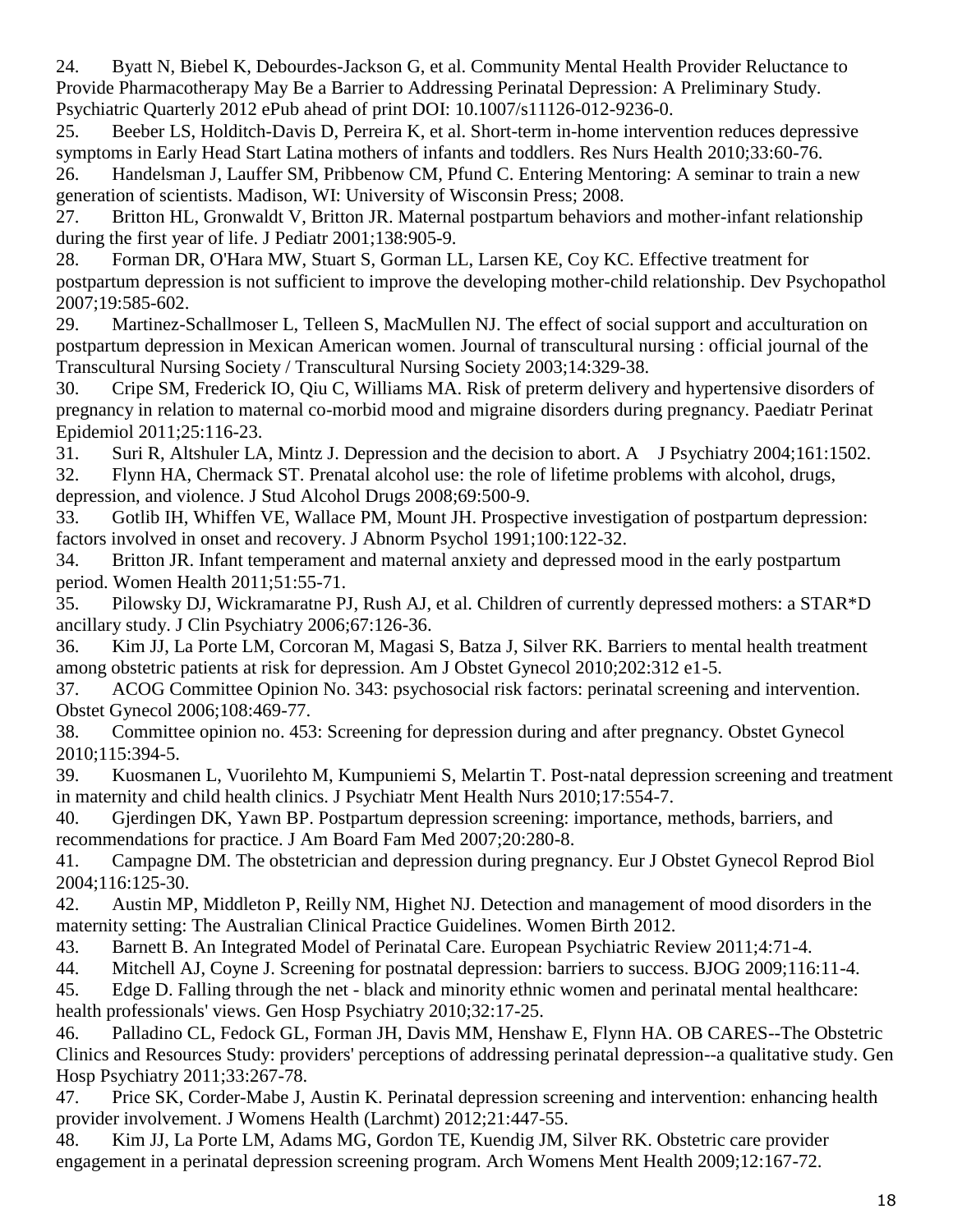49. Mancini F, Carlson C, Albers L. Use of the Postpartum Depression Screening Scale in a collaborative obstetric practice. J Midwifery Womens Health 2007;52:429-34.

<span id="page-18-0"></span>50. McIntosh J. Postpartum depression: women's help-seeking behaviour and perceptions of cause. J Adv Nurs 1993;18:178-84.

51. Edge D. 'We don't see Black women here': an exploration of the absence of Black Caribbean women from clinical and epidemiological data on perinatal depression in the UK. Midwifery 2008;24:379-89.

52. Jesse DE, Dolbier CL, Blanchard A. Barriers to seeking help and treatment suggestions for prenatal depressive symptoms: focus groups with rural low-income women. Issues Ment Health Nurs 2008;29:3-19.

<span id="page-18-1"></span>53. Flynn HA, Henshaw E, O'Mahen H, Forman J. Patient perspectives on improving the depression referral processes in obstetrics settings: a qualitative study. Gen Hosp Psychiatry 2010;32:9-16.

54. Kopelman RC, Moel J, Mertens C, Stuart S, Arndt S, O'Hara MW. Barriers to care for antenatal depression. Psychiatr Serv 2008;59:429-32.

<span id="page-18-2"></span>55. Sword W, Busser D, Ganann R, McMillan T, Swinton M. Women's care-seeking experiences after referral for postpartum depression. Qual Health Res 2008;18:1161-73.

56. Abrams LS, Dornig K, Curran L. Barriers to service use for postpartum depression symptoms among low-income ethnic minority mothers in the United States. Qual Health Res 2009;19:535-51.

57. Edge D, Baker D, Rogers A. Perinatal depression among black Caribbean women. Health Soc Care Community 2004;12:430-8.

58. Amankwaa LC. Postpartum depression among African-American women. Issues Ment Health Nurs 2003;24:297-316.

59. Nahas VL, Hillege S, Amasheh N. Postpartum depression. The lived experiences of Middle Eastern migrant women in Australia. J Nurse Midwifery 1999;44:65-74.

60. Edge D, MacKian SC. Ethnicity and mental health encounters in primary care: help-seeking and helpgiving for perinatal depression among Black Caribbean women in the UK. Ethn Health 2010;15:93-111.

61. Shakespeare J, Blake F, Garcia J. A qualitative study of the acceptability of routine screening of

postnatal women using the Edinburgh Postnatal Depression Scale. Br J Gen Pract 2003;53:614-9.

<span id="page-18-3"></span>62. Mauthner NS. Postnatal depression: how can midwives help? Midwifery 1997;13:163-71.

<span id="page-18-4"></span>63. Henshaw EJ, Flynn HA, Himle JA, O'Mahen HA, Forman J, Fedock G. Patient preferences for clinician interactional style in treatment of perinatal depression. Qual Health Res 2011;21:936-51.

64. Goodman JH. Women's attitudes, preferences, and perceived barriers to treatment for perinatal depression. Birth 2009;36:60-9.

65. Reay R, Matthey S, Ellwood D, Scott M. Long-term outcomes of participants in a perinatal depression early detection program. J Affect Disord 2011;129:94-103.

<span id="page-18-5"></span>66. Letourneau N, Duffett-Leger L, Stewart M, et al. Canadian mothers' perceived support needs during postpartum depression. J Obstet Gynecol Neonatal Nurs 2007;36:441-9.

67. Slade P, Morrell CJ, Rigby A, Ricci K, Spittlehouse J, Brugha TS. Postnatal women's experiences of management of depressive symptoms: a qualitative study. Br J Gen Pract 2010;60:e440-8.

68. Woolhouse H, Brown S, Krastev A, Perlen S, Gunn J. Seeking help for anxiety and depression after childbirth: results of the Maternal Health Study. Arch Womens Ment Health 2009;12:75-83.

<span id="page-18-6"></span>69. Bennett IM, Palmer S, Marcus S, et al. "One end has nothing to do with the other:" patient attitudes regarding help seeking intention for depression in gynecologic and obstetric settings. Arch Womens Ment Health 2009;12:301-8.

<span id="page-18-7"></span>70. Wood AF, Thomas SP, Droppleman PG, Meighan M. The downward spiral of postpartum depression. MCN Am J Matern Child Nurs 1997;22:308-16; quiz 17.

71. Edge D. 'It's leaflet, leaflet, leaflet then, "see you later"': black Caribbean women's perceptions of perinatal mental health care. Br J Gen Pract 2011;61:256-62.

<span id="page-18-8"></span>72. Woltmann E, Grogan-Kaylor A, Perron B, Georges H, Kilbourne AM, Bauer MS. Comparative effectiveness of collaborative chronic care models for mental health conditions across primary, specialty, and behavioral health care settings: systematic review and meta-analysis. The American journal of psychiatry 2012;169:790-804.

<span id="page-18-9"></span>73. Gordon TE, Cardone IA, Kim JJ, Gordon SM, Silver RK. Universal perinatal depression screening in an Academic Medical Center. Obstet Gynecol 2006;107:342-7.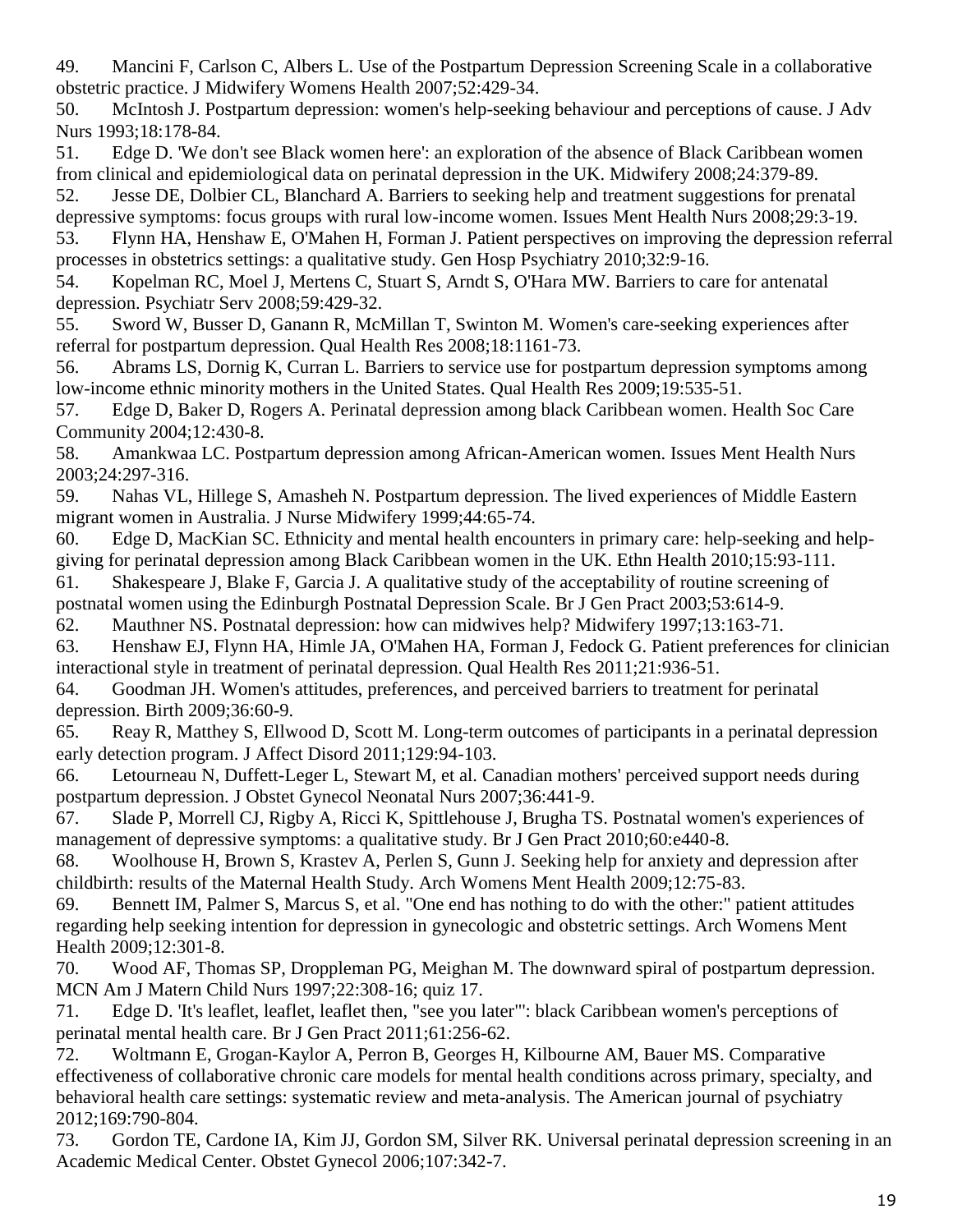<span id="page-19-0"></span>74. Miller L, Shade M, Vasireddy V. Beyond screening: assessment of perinatal depression in a perinatal care setting. Arch Womens Ment Health 2009;12:329-34.

<span id="page-19-1"></span>75. Georgiopoulos AM, Bryan TL, Yawn BP, Houston MS, Rummans TA, Therneau TM. Population-based screening for postpartum depression. Obstet Gynecol 1999;93:653-7.

76. Georgiopoulos AM, Bryan TL, Wollan P, Yawn BP. Routine screening for postpartum depression. J Fam Pract 2001;50:117-22.

77. Bryan TL, Georgiopoulos AM, Harms RW, Huxsahl JE, Larson DR, Yawn BP. Incidence of postpartum depression in Olmsted County, Minnesota. A population-based, retrospective study. J Reprod Med 1999;44:351-8.

<span id="page-19-2"></span>78. Byatt N, Biebel K, Debordes-Jackson G, et al. Community Mental Health Provider Reluctance to Provide Pharmacotherapy May Be a Barrier to Addressing Perinatal Depression: A Preliminary Study. The Psychiatric quarterly 2012.

<span id="page-19-3"></span>79. Byatt N, Biebel K, Lundquist R, Moore Simas T, Debourdes-Jackson G, Ziedonis D. Patient, provider and system-level barriers and facilitators to addressing perinatal depression Journal of Reproductive and Infant Psychology 2012 30:436-9.

<span id="page-19-4"></span>80. Wagner EH. Chronic disease management: what will it take to improve care for chronic illness? Eff Clin Pract 1998;1:2-4.

<span id="page-19-5"></span>81. Wagner EH, Austin BT, Davis C, Hindmarsh M, Schaefer J, Bonomi A. Improving chronic illness care: translating evidence into action. Health Aff (Millwood) 2001;20:64-78.

<span id="page-19-6"></span>82. Wagner EH, Austin BT, Von Korff M. Organizing care for patients with chronic illness. The Milbank quarterly 1996;74:511-44.

<span id="page-19-7"></span>83. Renders CM, Valk GD, Griffin S, Wagner EH, Eijk JT, Assendelft WJ. Interventions to improve the management of diabetes mellitus in primary care, outpatient and community settings. Cochrane database of systematic reviews 2001:CD001481.

<span id="page-19-8"></span>84. Regional Teams Enhance Ability of Primary Care Clinicians Throughout Massachusetts to Serve Children and Adolescents With Mental Health Issues. 2011. (Accessed March 11, 2013, 2013, at [http://innovations.ahrq.gov/content.aspx?id=3058.\)](http://innovations.ahrq.gov/content.aspx?id=3058.)

<span id="page-19-9"></span>85. Feng Z, Diehr P, Peterson A, McLerran D. Selected statistical issues in group randomized trials. Annu Rev Public Health 2001;22:167-87.

<span id="page-19-10"></span>86. Leon AC, Davis LL, Kraemer HC. The role and interpretation of pilot studies in clinical research. J Psychiatr Res 2011;45:626-9.

<span id="page-19-11"></span>87. Cox JL, Holden JM, Sagovsky R. Detection of postnatal depression. Development of the 10-item Edinburgh Postnatal Depression Scale. Br J Psychiatry 1987;150:782-6.

<span id="page-19-12"></span>88. National Network of Child Psychiatry Access Programs ©2010 Johns Hopkins University Marketing & Creative Services. (Accessed August 17, 2012, at [http://web.jhu.edu/pedmentalhealth/nncpap.html.\)](http://web.jhu.edu/pedmentalhealth/nncpap.html.)

<span id="page-19-13"></span>89. Gross D. On the merits of attention-control groups. Res Nurs Health 2005;28:93-4.

<span id="page-19-14"></span>90. Delatte R, Cao H, Meltzer-Brody S, Menard MK. Universal screening for postpartum depression: an inquiry into provider attitudes and practice. Am J Obstet Gynecol 2009;200:e63-4.

<span id="page-19-15"></span>91. Vesga-Lopez O, Blanco C, Keyes K, Olfson M, Grant BF, Hasin DS. Psychiatric disorders in pregnant and postpartum women in the United States. Arch Gen Psychiatry 2008;65:805-15.

<span id="page-19-16"></span>92. Thabane L, Ma J, Chu R, et al. A tutorial on pilot studies: the what, why and how. BMC Med Res Methodol 2010;10:1.

<span id="page-19-17"></span>93. Kraemer HC, Mintz J, Noda A, Tinklenberg J, Yesavage JA. Caution regarding the use of pilot studies to guide power calculations for study proposals. Arch Gen Psychiatry 2006;63:484-9.

<span id="page-19-18"></span>94. Weinreb L, Goldberg R, Perloff J. Health characteristics and medical service use patterns of sheltered homeless and low-income housed mothers. J Gen Intern Med 1998;13:389-97.

95. Weinreb LF, Buckner JC, Williams V, Nicholson J. A comparison of the health and mental health status of homeless mothers in Worcester, Mass: 1993 and 2003. Am J Public Health 2006;96:1444-8.

96. Pbert L, Druker S, DiFranza JR, et al. Effectiveness of a school nurse-delivered smoking-cessation intervention for adolescents. Pediatrics 2011;128:926-36.

<span id="page-19-19"></span>97. Chinman M, Hunter SB, Ebener P, et al. The getting to outcomes demonstration and evaluation: an illustration of the prevention support system. Am J Community Psychol 2008;41:206-24.